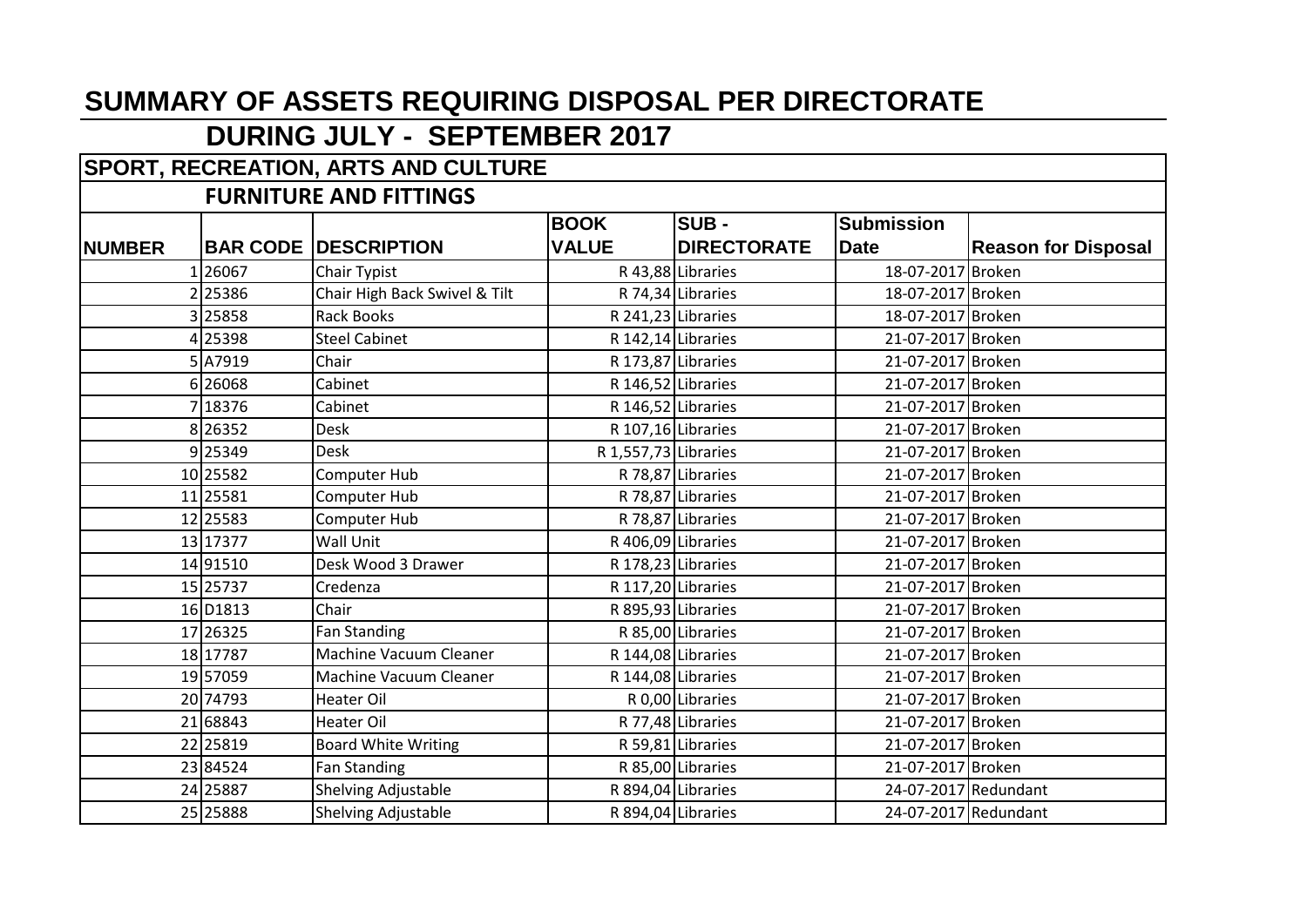| 26 25867 | Shelving Adjustable          |                       | R 894,04 Libraries |                   | 24-07-2017 Redundant |
|----------|------------------------------|-----------------------|--------------------|-------------------|----------------------|
| 27 90311 | Machine Vacuum Cleaner       |                       | R 113,98 Libraries |                   | 24-07-2017 Redundant |
| 28 25807 | Table Wood                   |                       | R 17,75 Libraries  |                   | 24-07-2017 Redundant |
| 29 25843 | Desk Wood                    | R 15,557,73 Libraries |                    |                   | 24-07-2017 Redundant |
| 30 26319 | <b>Rack Books</b>            |                       | R 214,23 Libraries | 16-08-2017 Broken |                      |
| 31 25569 | <b>Bookcase Single Sided</b> |                       | R 162,35 Libraries | 16-08-2017 Broken |                      |
| 32 25585 | <b>Rack Books</b>            |                       | R 38,10 Libraries  | 16-08-2017 Broken |                      |
| 33 25894 | <b>Rack Books</b>            |                       | R 214,23 Libraries | 16-08-2017 Broken |                      |
| 34 39301 | Bookcase                     |                       | R 162,35 Libraries | 16-08-2017 Broken |                      |
| 35 39302 | Bookcase                     |                       | R 162,35 Libraries | 16-08-2017 Broken |                      |
| 36 26077 | <b>Bookcase</b>              |                       | R 162,35 Libraries | 16-08-2017 Broken |                      |
| 37 25351 | Cabinet Optiplan             |                       | R 117,20 Libraries | 16-08-2017 Broken |                      |
| 38 25345 | <b>Bookshelf</b>             |                       | R 196,46 Libraries | 16-08-2017 Broken |                      |
| 39 20001 | Chair Mid Back               |                       | R 72,77 Libraries  | 25-08-2017 Broken |                      |
| 40 20002 | Chair Mid Back               |                       | R 72,77 Libraries  | 25-08-2017 Broken |                      |
| 41 20342 | Chair Typist                 |                       | R 43,88 Libraries  | 25-08-2017 Broken |                      |
| 42 20294 | Chair Typist                 |                       | R 43,88 Libraries  | 25-08-2017 Broken |                      |
| 43 10828 | Chair Typist                 |                       | R 43,88 Libraries  | 25-08-2017 Broken |                      |
| 44 20278 | Chair Typist                 |                       | R 43,88 Libraries  | 25-08-2017 Broken |                      |
| 45 20280 | Chair Typist                 |                       | R 12,86 Libraries  | 25-08-2017 Broken |                      |
| 46 10827 | Chair Typist                 |                       | R 72,77 Libraries  | 25-08-2017 Broken |                      |
| 47 20281 | Chair Typist                 |                       | R 43,88 Libraries  | 25-08-2017 Broken |                      |
| 48 20008 | Chair Mid Back               |                       | R 371,51 Libraries | 25-08-2017 Broken |                      |
| 49 20009 | <b>Bed</b>                   |                       | R 315,06 Libraries | 25-08-2017 Broken |                      |
| 50 20031 | Chair Mid Back               |                       | R 61,92 Libraries  | 25-08-2017 Broken |                      |
| 51 10752 | Chair Mid Back               |                       | R 61,92 Libraries  | 25-08-2017 Broken |                      |
| 52 85431 | Chair Mid Back               |                       | R 50,34 Libraries  | 25-08-2017 Broken |                      |
| 53 85427 | Chair Mid Back               |                       | R 61,92 Libraries  | 25-08-2017 Broken |                      |
| 54 10754 | <b>Chair Mid Back</b>        |                       | R 61,92 Libraries  | 25-08-2017 Broken |                      |
| 55 85469 | <b>Chair Mid Back</b>        |                       | R 61,92 Libraries  | 25-08-2017 Broken |                      |
| 56 20213 | Chair Mid Back               |                       | R 61,92 Libraries  | 25-08-2017 Broken |                      |
| 57 83198 | Chair Mid Back               |                       | R 50,68 Libraries  | 25-08-2017 Broken |                      |
| 58 20218 | Chair Mid Back               |                       | R 61,92 Libraries  | 25-08-2017 Broken |                      |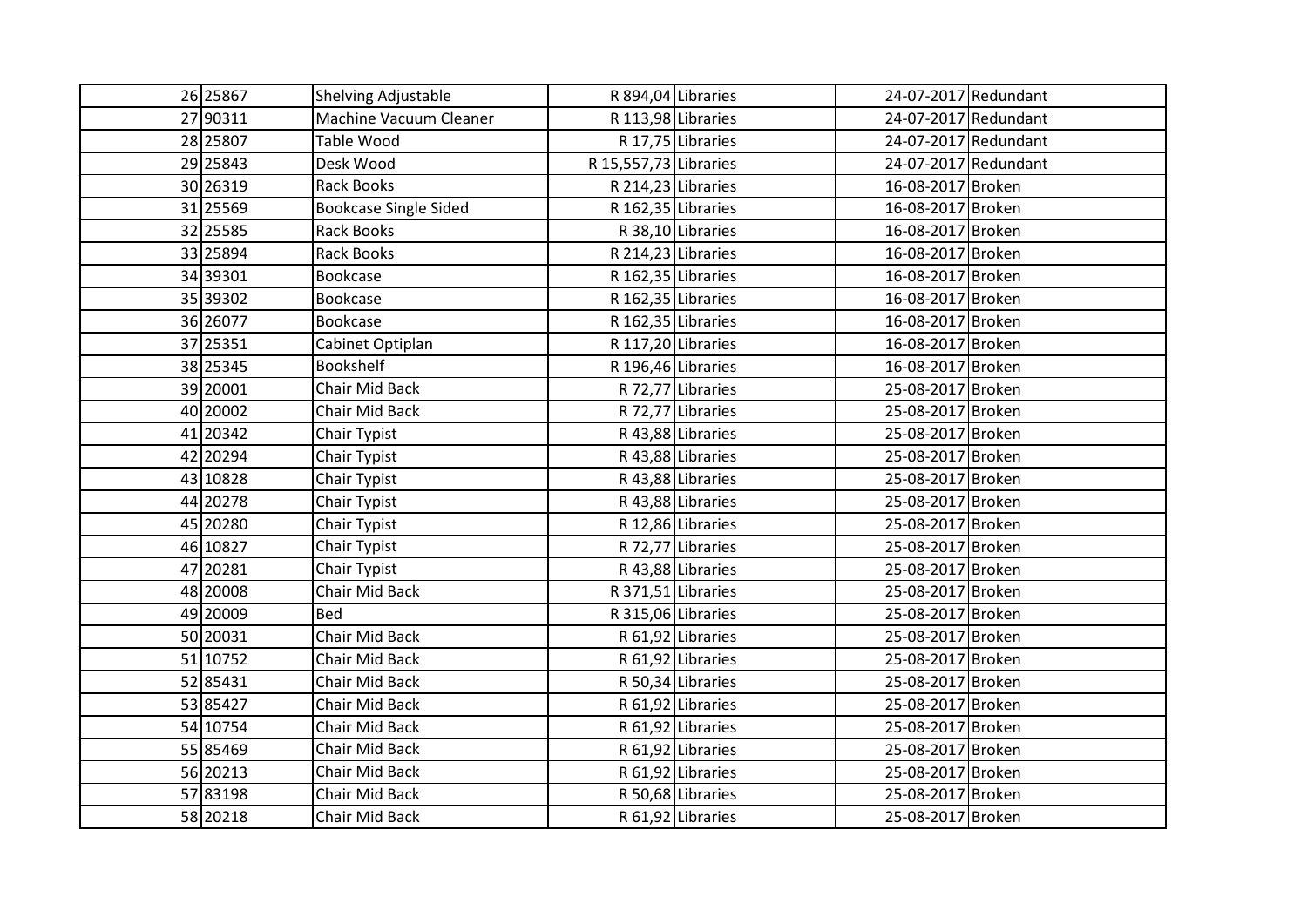|              | 59 20010 | Table                                   |             | R 146,52 Libraries       | 25-08-2017 Broken |                     |
|--------------|----------|-----------------------------------------|-------------|--------------------------|-------------------|---------------------|
|              | 60 20004 | Chair Mid Back                          |             | R 61,92 Libraries        | 25-08-2017 Broken |                     |
|              | 61 20007 | Chair Mid Back                          |             | R 61,92 Libraries        | 25-08-2017 Broken |                     |
|              | 62 20226 | Card Catalogue                          |             | R 78,87 Libraries        | 25-08-2017 Broken |                     |
|              | 63 20038 | Scale                                   |             | R 26,64 Libraries        | 25-08-2017 Broken |                     |
|              | 64 20019 | Urn                                     |             | R 42,86 Libraries        | 25-08-2017 Broken |                     |
|              | 65 26309 | Rack books                              |             | R 214,23 SRAC - Libaries |                   | 06-Sep-17 Redundant |
|              | 66 25898 | Rack books                              |             | R 214,23 SRAC - Libaries |                   | 06-Sep-17 Redundant |
|              | 67 26396 | Shelving Adjustable                     |             | R 894,04 SRAC - Libaries |                   | 06-Sep-17 Redundant |
|              | 68 26395 | Shelving Adjustable                     |             | R 894,04 SRAC - Libaries |                   | 06-Sep-17 Redundant |
|              | 69 34475 | <b>Table Steel Folding</b>              |             | R 59,71 SRAC - Libaries  | 19-Sep-17 Broken  |                     |
|              | 70 A0887 | Table Wood Folding                      |             | R 105,06 SRAC - Libaries | 19-Sep-17 Broken  |                     |
|              | 71 A0892 | Table Wood Folding                      |             | R 105,06 SRAC - Libaries | 19-Sep-17 Broken  |                     |
|              | 72 90305 | Vacuum Cleaner                          |             | R 113,98 SRAC - Libaries | 19-Sep-17 Broken  |                     |
|              | 73 34451 | Round Orange Chair                      |             | R 74,34 SRAC - Libaries  | 19-Sep-17 Broken  |                     |
|              | 74 34452 | Round Orange Chair                      |             | R 74,34 SRAC - Libaries  | 19-Sep-17 Broken  |                     |
|              | 75 34453 | Round Orange Chair                      |             | R 659,00 SRAC - Libaries | 19-Sep-17 Broken  |                     |
|              | 76 34454 | White Wooden Chair                      |             | R 74,34 SRAC - Libaries  | 19-Sep-17 Broken  |                     |
|              | 77 34273 | <b>Chair Plastic Stackable</b>          |             | R 573,77 SRAC - Libaries | 19-Sep-17 Broken  |                     |
|              | 78 34450 | Book case                               |             | R 162,35 SRAC - Libaries | 19-Sep-17 Broken  |                     |
| <b>TOTAL</b> |          |                                         | R 31,172,92 |                          |                   |                     |
|              |          |                                         |             |                          |                   |                     |
|              |          | AIIMMIINY AF IAAFTA BEAIIIBINA BIABAAII |             | BEB BIBEATAR             |                   |                     |

## **DURING JULY - SEPTEMBER 2017**

#### **FURNITURE AND FITTINGS**

#### **INFRASTRUCTURE AND INGINEERING**

| <b>NUMBER</b> |         | <b>BAR CODE DESCRIPTION</b> | <b>VALUE</b> | <b>IDIRECTORATE</b>   | Date                   | <b>Reason for Disposal</b> |
|---------------|---------|-----------------------------|--------------|-----------------------|------------------------|----------------------------|
|               | 1 B3047 | 'Fridge/Freezer             |              | R 189,99 WWT - Admin. | 19-07-2017 Irreparable |                            |
|               | 2 B3048 | Defy Microwave              |              | R 64,09 WWT - Admin.  | 19-07-2017 Irreparable |                            |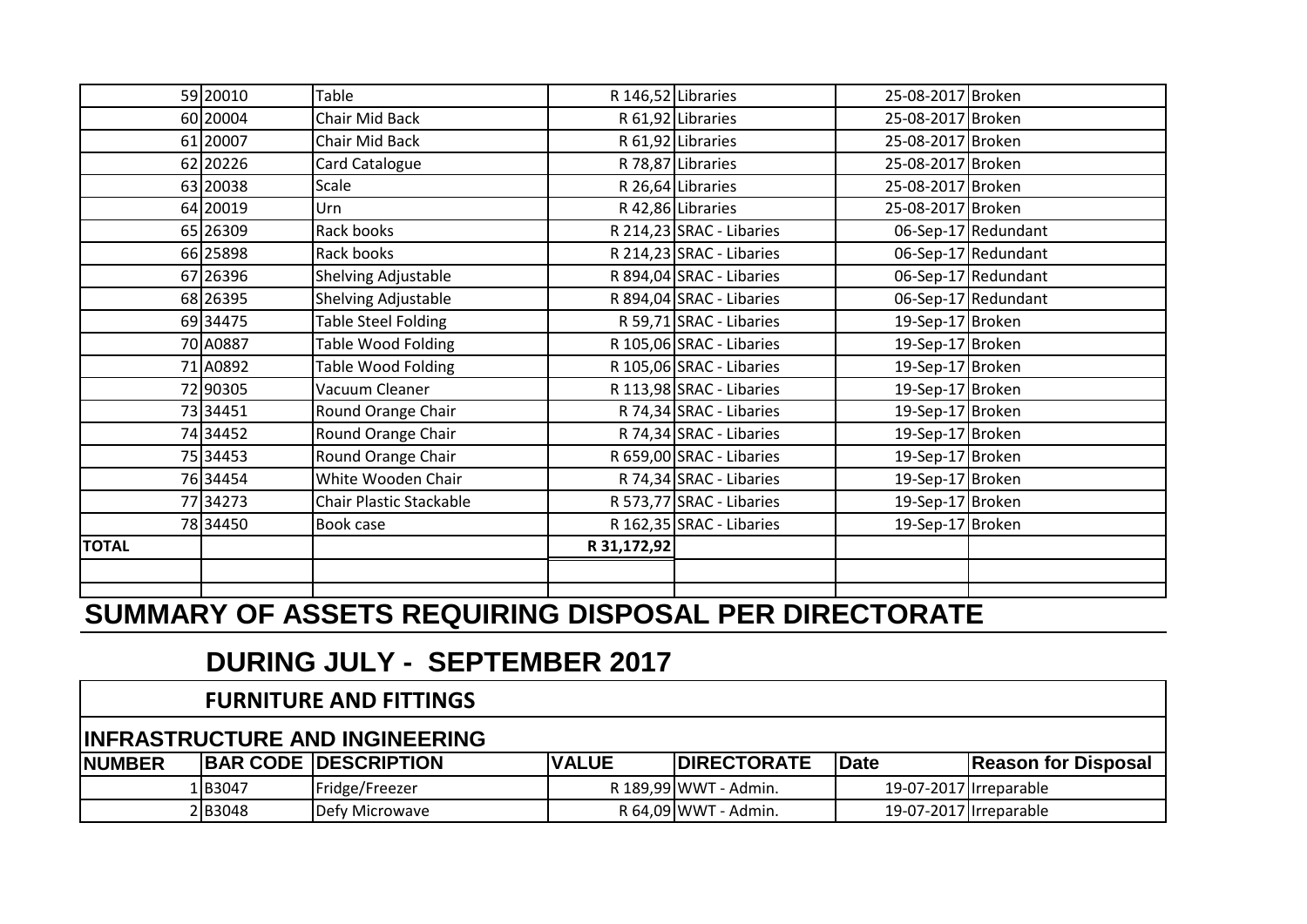|               | 338913                   | High Back Swivel & Tilt Leather                      |                   | R 74,34 WWT - Admin.   | 19-07-2017 Irreparable |                            |
|---------------|--------------------------|------------------------------------------------------|-------------------|------------------------|------------------------|----------------------------|
|               | 32692                    | Credenza                                             |                   | R 117,20 WWT - Admin.  | 19-07-2017 Broken      |                            |
|               | 33232                    | Fridge/Freezer                                       |                   | R 488,24 Mngmnt. Serv. | 02-08-2017 Irreparable |                            |
| <b>TOTAL</b>  |                          |                                                      | R 933,86          |                        |                        |                            |
|               |                          |                                                      |                   |                        |                        |                            |
|               |                          | SUMMARY OF ASSETS REQUIRING DISPOSAL PER DIRECTORATE |                   |                        |                        |                            |
|               |                          | <b>DURING JULY - SEPTEMBER 2017</b>                  |                   |                        |                        |                            |
|               | <b>HUMAN SETTLEMENTS</b> |                                                      |                   |                        |                        |                            |
|               |                          | <b>FURNITURE AND FITTINGS</b>                        |                   |                        |                        |                            |
|               |                          |                                                      | <b>BOOK</b>       | ISUB -                 | <b>Submission</b>      |                            |
| <b>NUMBER</b> |                          | <b>BAR CODE DESCRIPTION</b>                          | <b>VALUE</b>      | <b>DIRECTORATE</b>     | <b>Date</b>            | <b>Reason for Disposal</b> |
|               | 08499                    | Cabinet Optiplan                                     | R 117,20 S.D.E.A. |                        |                        | 02-08-2017 Burnt by fire   |
|               | 08500                    | Cabinet Optiplan                                     | R 117,20 S.D.E.A. |                        |                        | 02-08-2017 Burnt by fire   |
|               | 108473                   | Chair Boardroom                                      |                   | R 74,34 S.D.E.A.       |                        | 02-08-2017 Burnt by fire   |
|               | 08474                    | Chair Boardroom                                      |                   | R 74,34 S.D.E.A.       |                        | 02-08-2017 Burnt by fire   |
|               | 08475                    | Chair Boardroom                                      |                   | R 74,34 S.D.E.A.       |                        | 02-08-2017 Burnt by fire   |
|               | 6 08476                  | Chair Boardroom                                      |                   | R 74,34 S.D.E.A.       |                        | 02-08-2017 Burnt by fire   |
|               | 08477                    | Chair Boardroom                                      |                   | R 74,34 S.D.E.A.       |                        | 02-08-2017 Burnt by fire   |
|               | 808478                   | Chair Boardroom                                      |                   | R 74,34 S.D.E.A.       |                        | 02-08-2017 Burnt by fire   |
|               | 9 08479                  | Chair Boardroom                                      |                   | R 74,34 S.D.E.A.       |                        | 02-08-2017 Burnt by fire   |
|               | 10 08480                 | Chair Boardroom                                      |                   | R 74,34 S.D.E.A.       |                        | 02-08-2017 Burnt by fire   |
|               | 11 08501                 | Chair High Back Swivel & Tilt                        | R 137,30 S.D.E.A. |                        |                        | 02-08-2017 Burnt by fire   |
|               | 12 08484                 | <b>Chair Mid Back</b>                                |                   | R 61,92 S.D.E.A.       |                        | 02-08-2017 Burnt by fire   |
|               | 13 08668                 | Chair Mid Back                                       |                   | R 61,92 S.D.E.A.       |                        | 02-08-2017 Burnt by fire   |
|               | 14 08677                 | Chair Mid Back Swivel & Tilt                         |                   | R 72,77 S.D.E.A.       |                        | 02-08-2017 Burnt by fire   |
|               | 15 08509                 | Couch 1 Seater                                       | R 371,51 S.D.E.A. |                        |                        | 02-08-2017 Burnt by fire   |
|               | 16 08510                 | Couch 1 Seater                                       | R 371,51 S.D.E.A. |                        |                        | 02-08-2017 Burnt by fire   |
|               | 17 08511                 | Couch 2 Seater                                       | R 528,64 S.D.E.A. |                        |                        | 02-08-2017 Burnt by fire   |
|               | 18 08667                 | Credenza Wood Sliding Door                           | R 117,20 S.D.E.A. |                        |                        | 02-08-2017 Burnt by fire   |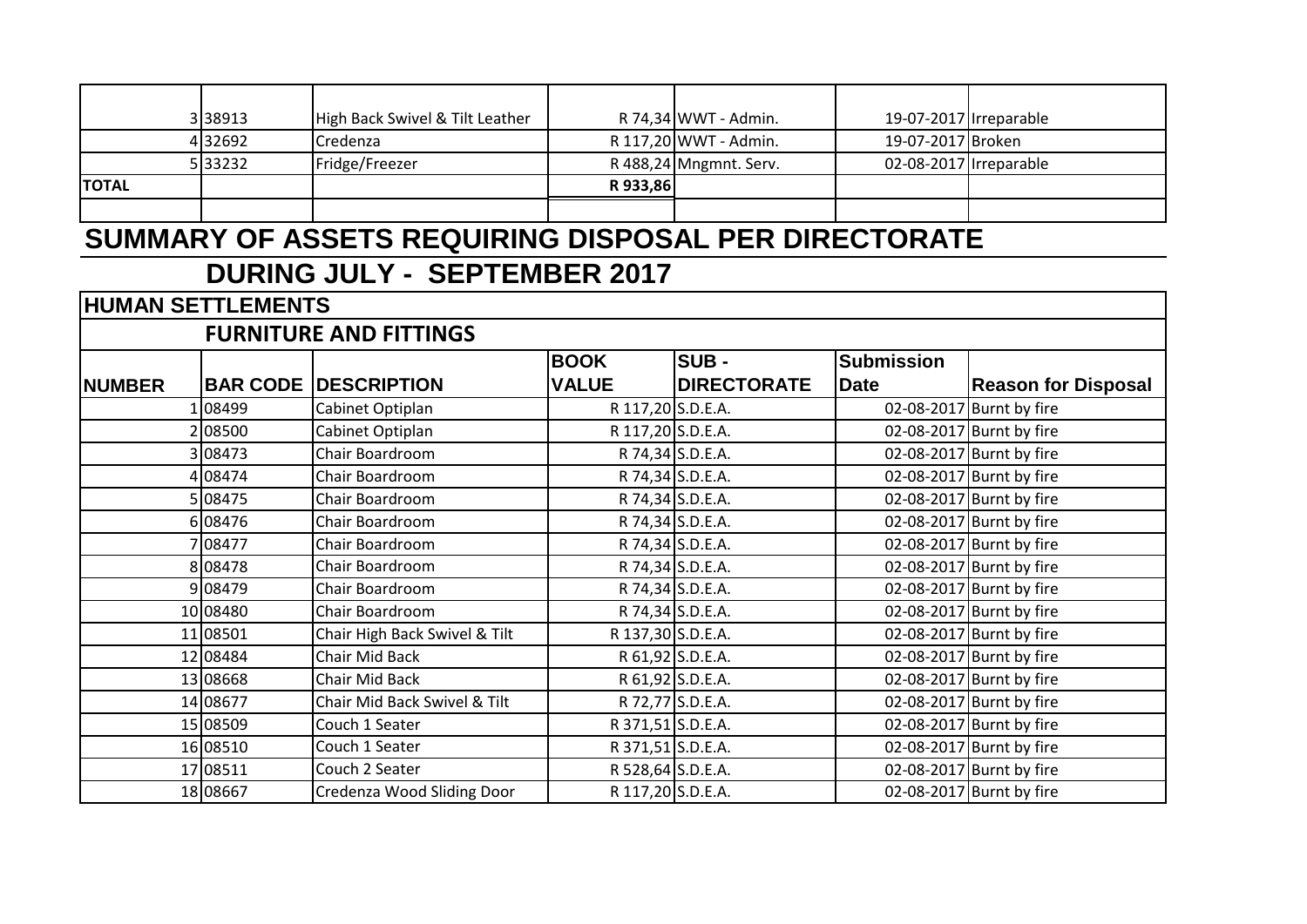|          | Cuoboard & Drawer                    |                     |                  |                          |
|----------|--------------------------------------|---------------------|------------------|--------------------------|
| 19 62184 | Combination                          |                     | R 61,92 S.D.E.A. | 02-08-2017 Burnt by fire |
|          | <b>Cupboard Stationery Half Size</b> |                     |                  |                          |
| 20 08675 | Wood                                 | R 110,46 S.D.E.A.   |                  | 02-08-2017 Burnt by fire |
| 21 08498 | <b>Cupboard Stationery Wood</b>      | R 146,52 S.D.E.A.   |                  | 02-08-2017 Burnt by fire |
| 22 66969 | Cupboard Wood 2 Door                 | R 146,52 S.D.E.A.   |                  | 02-08-2017 Burnt by fire |
| 23 A6698 | Cupboard Wood 2 Door                 | R 2,136,05 S.D.E.A. |                  | 02-08-2017 Burnt by fire |
| 24 08502 | Desk Curved Wood                     | R 1,557,73 S.D.E.A. |                  | 02-08-2017 Burnt by fire |
| 25 08486 | Fridge Bar                           | R 694,58 S.D.E.A.   |                  | 02-08-2017 Burnt by fire |
| 26 08495 | Machine Shredder                     | R 556,03 S.D.E.A.   |                  | 02-08-2017 Burnt by fire |
| 27 A6697 | Machine Shredder                     | R 816,00 S.D.E.A.   |                  | 02-08-2017 Burnt by fire |
| 28 08673 | Pedestal                             | R 163,58 S.D.E.A.   |                  | 02-08-2017 Burnt by fire |
| 29 85107 | Pedestal                             | R 137,93 S.D.E.A.   |                  | 02-08-2017 Burnt by fire |
| 30 08481 | Table Boardroom                      | R 2,543,25 S.D.E.A. |                  | 02-08-2017 Burnt by fire |
| 31 08505 | Table Coffee                         | R 146,52 S.D.E.A.   |                  | 02-08-2017 Burnt by fire |
| 32 B2933 | Telephone Switchboard                | R 578,01 S.D.E.A.   |                  | 02-08-2017 Burnt by fire |
| 33 08651 | <b>Board White Writing</b>           |                     | R 59,81 S.D.E.A. | 02-08-2017 Burnt by fire |
|          | Bookcase With Glass And/or           |                     |                  |                          |
| 34 08471 | <b>Wooden Doors</b>                  | R 162,35 S.D.E.A.   |                  | 02-08-2017 Burnt by fire |
| 35 08494 | Chair High Back Swivel & Tilt        |                     | R 74,34 S.D.E.A. | 02-08-2017 Burnt by fire |
| 36 08485 | <b>Chair Mid Back</b>                |                     | R 16,31 S.D.E.A. | 02-08-2017 Burnt by fire |
| 37 08669 | <b>Chair Mid Back</b>                |                     | R 61,92 S.D.E.A. | 02-08-2017 Burnt by fire |
| 38 08490 | Credenza Wood Roller Door            | R 117,20 S.D.E.A.   |                  | 02-08-2017 Burnt by fire |
| 39 66966 | Credenza Wood Roller Door            | R 117,20 S.D.E.A.   |                  | 02-08-2017 Burnt by fire |
|          | <b>Cupboard Stationery Half Size</b> |                     |                  |                          |
| 40 08472 | Wood                                 | R 110,46 S.D.E.A.   |                  | 02-08-2017 Burnt by fire |
| 41 08488 | Desk Corner Unit                     |                     | R 41,63 S.D.E.A. | 02-08-2017 Burnt by fire |
| 42 08489 | Desk Wood                            | R 1,557,73 S.D.E.A. |                  | 02-08-2017 Burnt by fire |
| 43 08487 | <b>Pedestal Mobile</b>               | R 163,58 S.D.E.A.   |                  | 02-08-2017 Burnt by fire |
| 44 66968 | Desk Counter                         | R 107,16 S.D.E.A.   |                  | 02-08-2017 Burnt by fire |
| 45 92429 | Frames                               | R 277,41 S.D.E.A.   |                  | 02-08-2017 Burnt by fire |
| 46 08399 | Trolley Tea                          | R 202,94 S.D.E.A.   |                  | 02-08-2017 Burnt by fire |
| 47 08672 | Desk Wood Curved                     |                     | R 93,50 S.D.E.A. | 02-08-2017 Burnt by fire |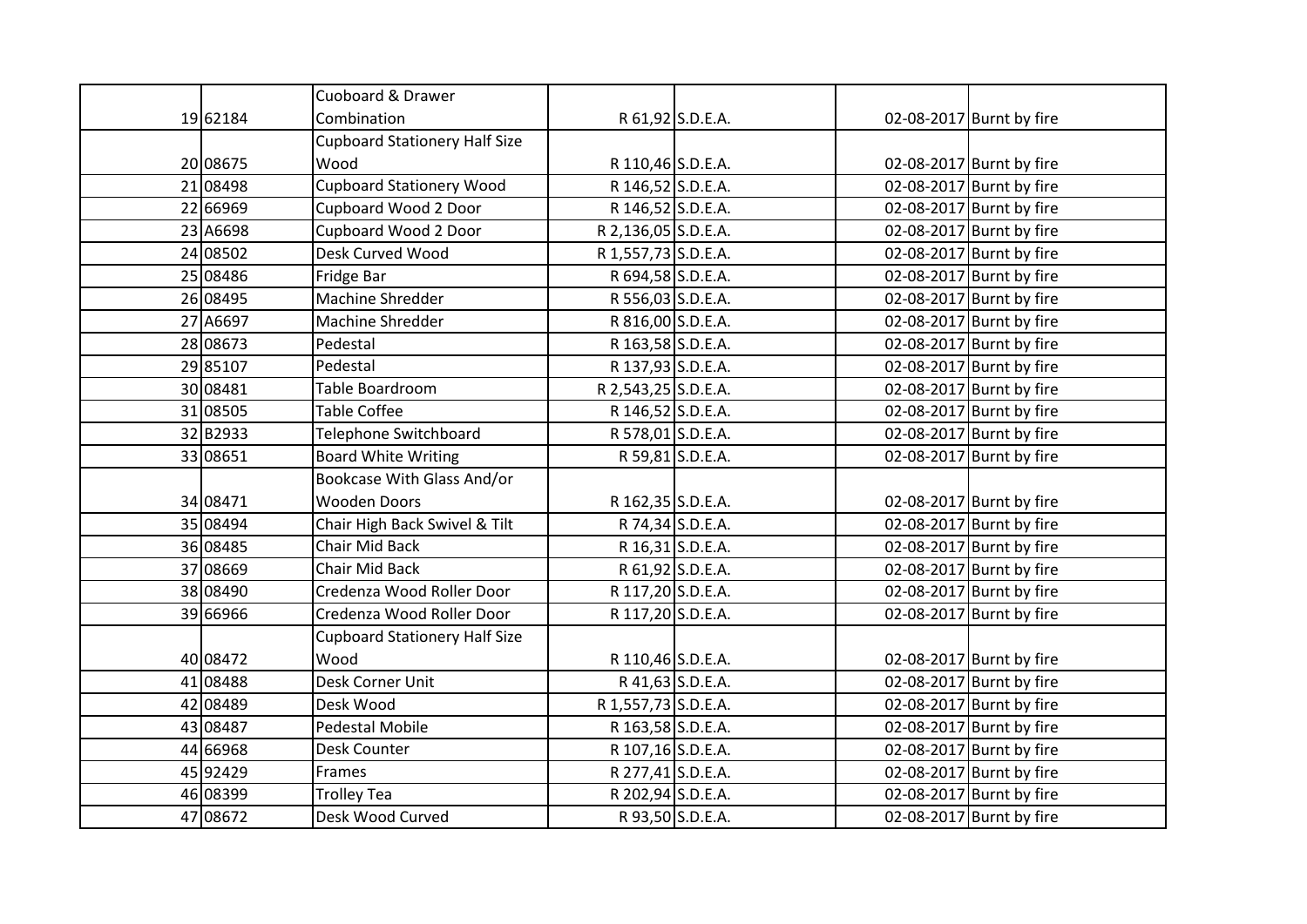|              | 48 08670 | IFridge Bar              | R 694,58 S.D.E.A. |                  | 02-08-2017 Burnt by fire |
|--------------|----------|--------------------------|-------------------|------------------|--------------------------|
|              | 49 A6648 | <b>IProjector Screen</b> |                   | R 27,69 S.D.E.A. | 02-08-2017 Burnt by fire |
| <b>TOTAL</b> |          |                          | R 16,232,80       |                  |                          |
|              |          |                          |                   |                  |                          |

## **DURING JULY - SEPTEMBER 2017**

|           | <b>BOOK</b>                                                                                | <b>Submission</b>                                                 |                            |
|-----------|--------------------------------------------------------------------------------------------|-------------------------------------------------------------------|----------------------------|
|           | <b>VALUE</b>                                                                               | Date                                                              | <b>Reason for Disposal</b> |
| Microwave |                                                                                            |                                                                   |                            |
|           |                                                                                            |                                                                   |                            |
|           |                                                                                            |                                                                   |                            |
| 181160    | <b>SAFETY AND SECURITY</b><br><b>FURNITURE AND FITTINGS</b><br><b>BAR CODE DESCRIPTION</b> | <b>ISUB -</b><br><b>IDIRECTORATE</b><br>R 291,92 Fire<br>R 291,92 | 04-08-2017 Irreparable     |

## **SUMMARY OF ASSETS REQUIRING DISPOSAL PER DIRECTORATE**

|               | <b>ECONOMIC DEVELOPMENT TOURISM AND AGRICULTURE</b> |                               |              |                          |                     |                            |  |  |  |
|---------------|-----------------------------------------------------|-------------------------------|--------------|--------------------------|---------------------|----------------------------|--|--|--|
|               |                                                     | <b>FURNITURE AND FITTINGS</b> |              |                          |                     |                            |  |  |  |
|               |                                                     |                               | <b>BOOK</b>  | <b>ISUB -</b>            | <b>Submission</b>   |                            |  |  |  |
| <b>NUMBER</b> |                                                     | <b>BAR CODE DESCRIPTION</b>   | <b>VALUE</b> | <b>DIRECTORATE</b>       | <b>Date</b>         | <b>Reason for Disposal</b> |  |  |  |
|               | 100775                                              | Chair High Back Leather       |              | R 169,08 Kwantu Towers   | 21-08-2017 Broken   |                            |  |  |  |
|               | 2 C6070                                             | Chair High Back Leather       |              | R 1,184,84 Kwantu Towers | 21-08-2017 Broken   |                            |  |  |  |
|               | 3 00770                                             | Chair High Back Leather       |              | R 169,08 Kwantu Towers   | 21-08-2017 Broken   |                            |  |  |  |
|               | 4 00771                                             | Chair High Back Leather       |              | R 169,08 Kwantu Towers   | 21-08-2017 Broken   |                            |  |  |  |
|               | 581197                                              | Chair High Back Leather       |              | R 53,26 Kwantu Towers    | 21-08-2017 Broken   |                            |  |  |  |
|               | 6 00764                                             | Chair High Back Leather       |              | R 169,08 Kwantu Towers   | 21-08-2017 Broken   |                            |  |  |  |
|               | 701313                                              | <b>Bookcase Open</b>          |              | R 162,35 Kwantu Towers   | 21-08-2017 Obsolete |                            |  |  |  |
|               | 876618                                              | Binder                        |              | R 366,32 Kwantu Towers   | 21-08-2017 Obsolete |                            |  |  |  |
|               | 9 00762                                             | Chair High Back Leather       |              | R 169,08 Kwantu Towers   | 21-08-2017 Broken   |                            |  |  |  |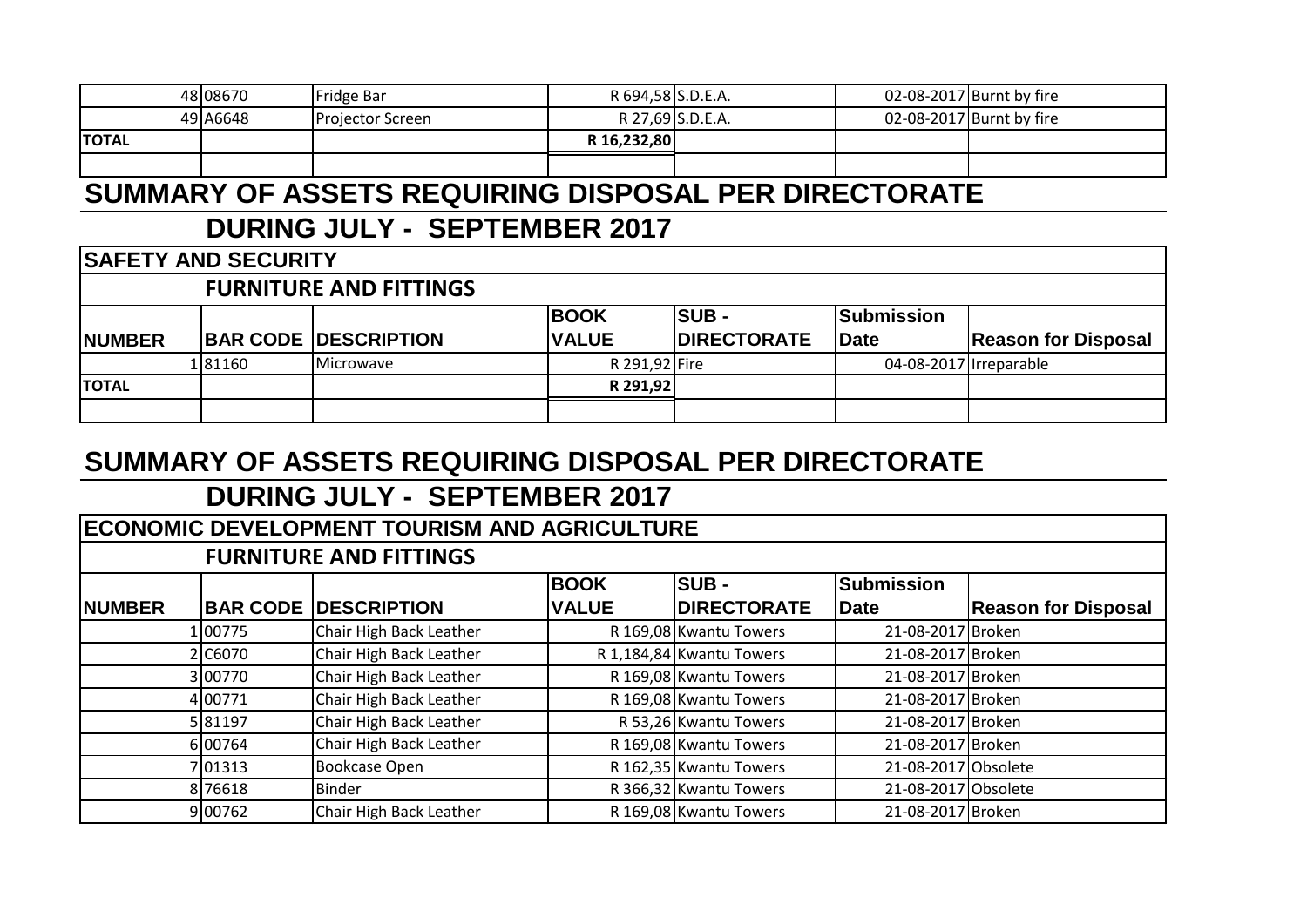|              | 10 13977 | Chair High Back Leather     |             | R 169,08 Kwantu Towers   | 21-09-2017 Broken |  |
|--------------|----------|-----------------------------|-------------|--------------------------|-------------------|--|
|              | 11 00766 | Chair High Back Leather     |             | R 169,08 Kwantu Towers   | 21-09-2017 Broken |  |
|              | 12 93586 | Mid High Back Leather Chair |             | R 389,29 Kwantu Towers   | 21-09-2017 Broken |  |
|              | 13 93592 | Mid High Back Leather Chair |             | R 389,29 Kwantu Towers   | 21-09-2017 Broken |  |
|              | 14 79961 | High Back Swivel/Tilt Chair |             | R 82,95 Kwantu Towers    | 21-09-2017 Broken |  |
|              | 15 00855 | Pot Plant Holder            |             | R 45,50 Kwantu Towers    | 21-09-2017 Broken |  |
|              | 16 00952 | Pot Plant Holder            |             | R 36,12 Kwantu Towers    | 21-09-2017 Broken |  |
|              | 17 00863 | Desk                        |             | R 49,56 Kwantu Towers    | 21-09-2017 Broken |  |
|              | 18 D3658 | Desk wood 4 drawer          |             | R 2,604,91 Kwantu Towers | 21-09-2017 Broken |  |
|              | 19 C7286 | Desk                        |             | R 0,00 Kwantu Towers     | 21-09-2017 Broken |  |
|              | 20 D3642 | Pedestal                    |             | R 2,170,63 Kwantu Towers | 21-09-2017 Broken |  |
|              | 21 71602 | Fridge Cupboard             |             | R 332,80 Kwantu Towers   | 21-09-2017 Broken |  |
|              | 22 B3605 | Desk wooded                 |             | R 1,557,73 Kwantu Towers | 21-09-2017 Broken |  |
|              | 23 D3638 | White Board                 |             | R 407,50 Kwantu Towers   | 21-09-2017 Broken |  |
|              | 24 00955 | Stand                       |             | R 40,55 Kwantu Towers    | 21-09-2017 Broken |  |
|              | 25 94340 | Fan                         |             | R 77,05 Kwantu Towers    | 21-09-2017 Broken |  |
|              | 26 76618 | <b>Binder</b>               |             | R 366,32 Kwantu Towers   | 21-09-2017 Broken |  |
| <b>TOTAL</b> |          |                             | R 11,500,53 |                          |                   |  |
|              |          |                             |             |                          |                   |  |
|              |          |                             |             |                          |                   |  |

| <b>BUDGET AND TREASURY</b> |         |                               |         |                           |                  |  |
|----------------------------|---------|-------------------------------|---------|---------------------------|------------------|--|
|                            |         | <b>FURNITURE AND FITTINGS</b> |         |                           |                  |  |
|                            | 1A5430  | Fan                           |         | R 2,79 System & Fin Contr | 25-Aug-17 Broken |  |
|                            | 205285  | Fan                           |         | R 2,79 System & Fin Contr | 25-Aug-17 Broken |  |
|                            | 3 A6185 | Fan                           |         | R 7,55 System & Fin Contr | 25-Aug-17 Broken |  |
|                            | 4 A6134 | Fan                           |         | R 7,55 System & Fin Contr | 25-Aug-17 Broken |  |
| <b>TOTAL</b>               |         |                               | R 20,68 |                           |                  |  |
|                            |         |                               |         |                           |                  |  |
|                            |         |                               |         |                           |                  |  |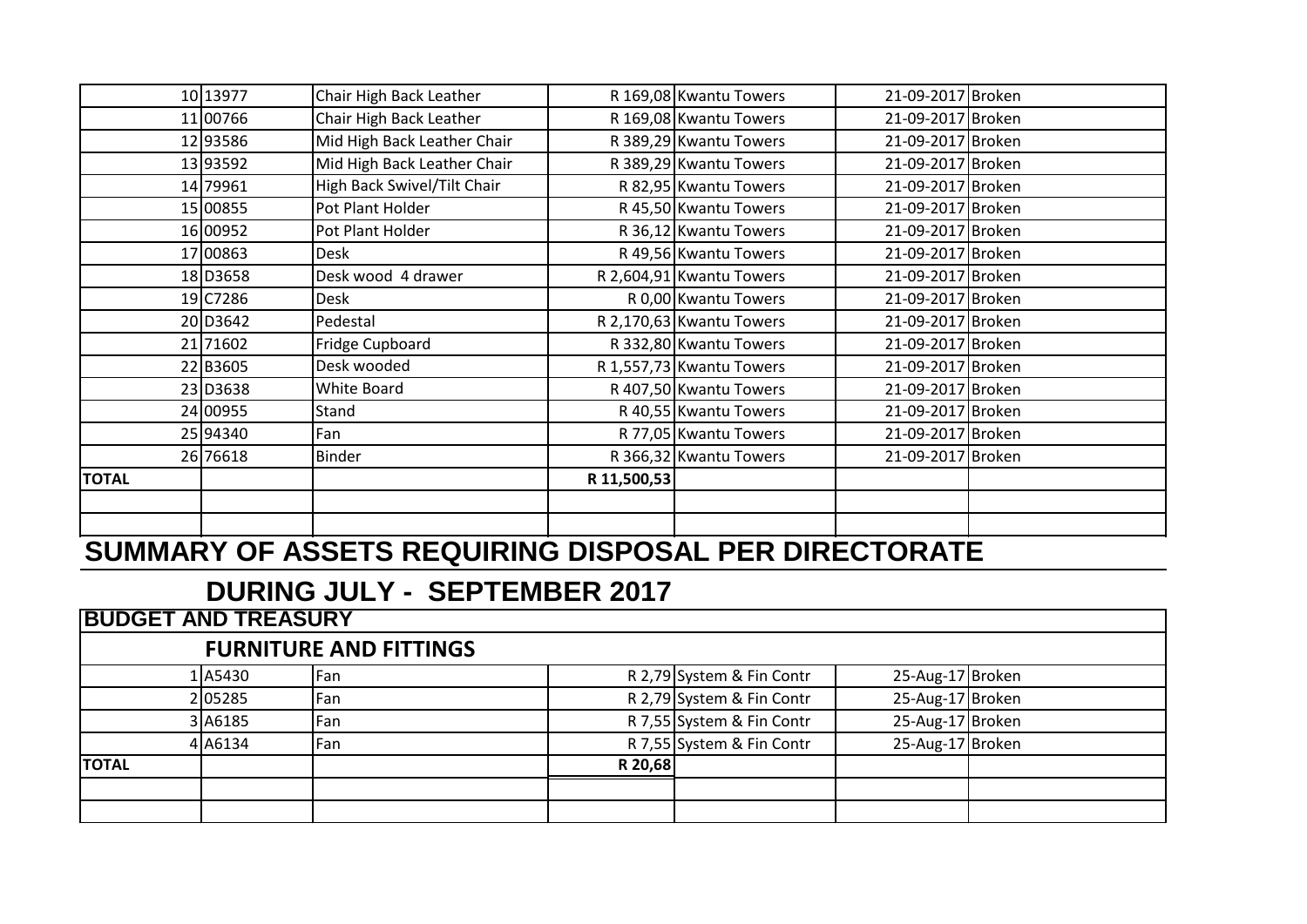## **DURING OCTOBER - DECEMBER 2017**

#### **CITY MANAGER**

#### **FURNITURE AND FITTINGS**

| <b>TOTAL</b> |         |                     | R 2,620,24 |                           |                   |  |
|--------------|---------|---------------------|------------|---------------------------|-------------------|--|
|              | 3 C6229 | System Cupboard     |            | R 2,167,44 Internal Audit | 28-11-2017 Broken |  |
|              | 2 38299 | <b>I</b> Shredder   |            | R 120,00 Internal Audit   | 28-11-2017 Broken |  |
|              | 1 33509 | Defy Fridge/Freezer |            | R 332,80 Internal Audit   | 28-11-2017 Broken |  |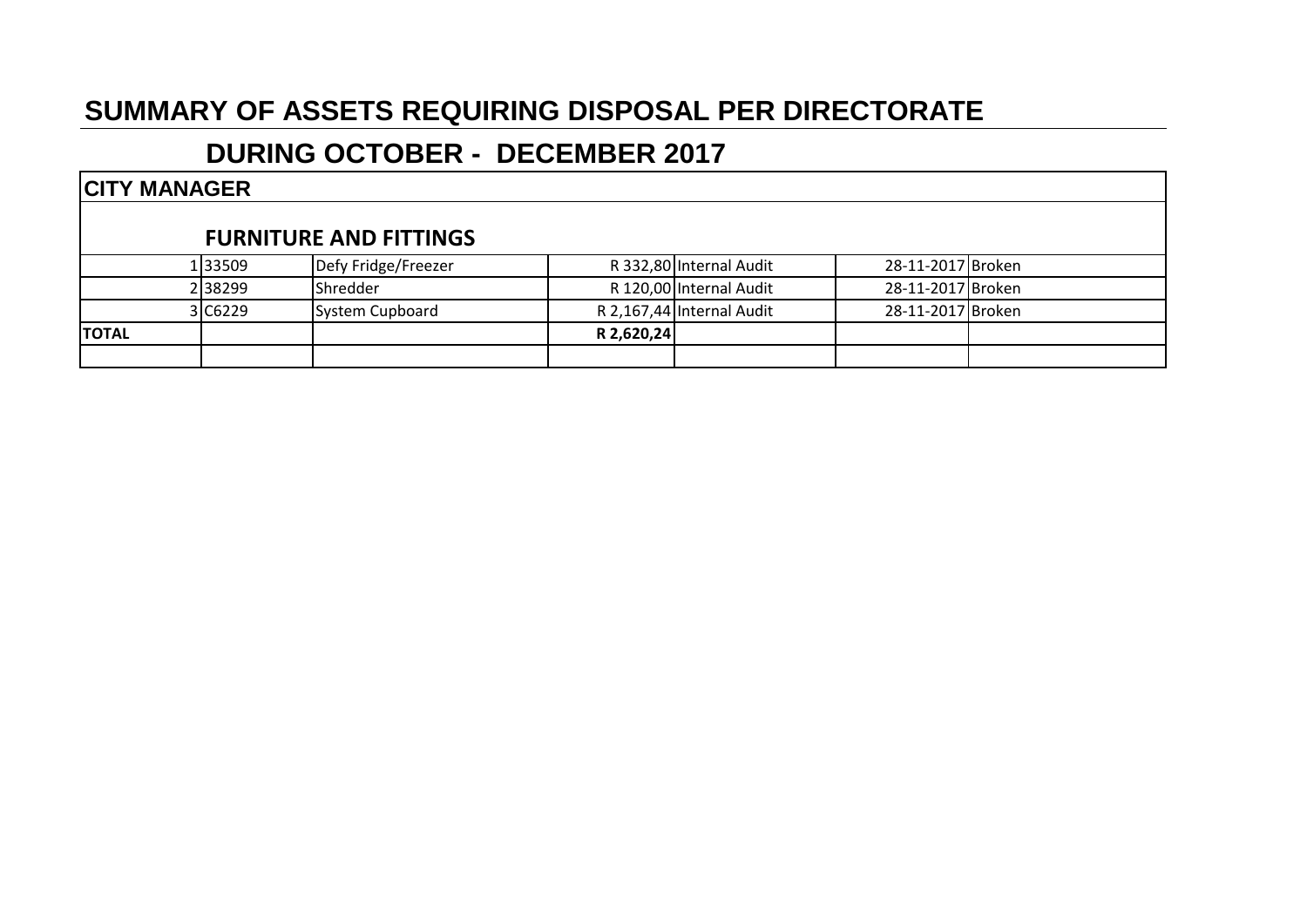# **DURING JULY - SEPTEMBER 2017**

#### **SPORT, RECREATION, ARTS AND CULTURE**

|          | <b>CONTUTER EQUIPMENT</b>       |                      |                    |                      |                                       |
|----------|---------------------------------|----------------------|--------------------|----------------------|---------------------------------------|
|          |                                 | <b>BOOK</b>          | SUB-               |                      |                                       |
|          | <b>NO. BAR CODE DESCRIPTION</b> | <b>VALUE</b>         | <b>DIRECTORATE</b> |                      | Submission Date   Reason for Disposal |
| 173067   | CPU                             |                      | R 53,58 Libraries  |                      | 21-07-2017 Redundant                  |
| 2 26039  | <b>CPU</b>                      |                      | R 53,58 Libraries  |                      | 21-07-2017 Redundant                  |
| 3 68469  | <b>CPU</b>                      |                      | R 53,58 Libraries  | 21-07-2017 Redundant |                                       |
| 457144   | CPU                             |                      | R 43,88 Libraries  |                      | 21-07-2017 Redundant                  |
| 5 76740  | CPU                             |                      | R 120,68 Libraries |                      | 21-07-2017 Redundant                  |
| 6 76742  | <b>CPU</b>                      |                      | R 120,68 Libraries |                      | 21-07-2017 Redundant                  |
| 7 68640  | <b>CPU</b>                      |                      | R 414,80 Libraries |                      | 21-07-2017 Redundant                  |
| 8 68460  | <b>CPU</b>                      |                      | R 53,58 Libraries  |                      | 21-07-2017 Redundant                  |
| 968466   | <b>CPU</b>                      |                      | R 53,58 Libraries  |                      | 21-07-2017 Redundant                  |
| 10 04752 | CPU                             |                      | R 203,19 Libraries |                      | 21-07-2017 Redundant                  |
| 11 66516 | CPU                             |                      | R 53,58 Libraries  | 21-07-2017 Redundant |                                       |
| 12 68464 | <b>CPU</b>                      |                      | R 53,58 Libraries  |                      | 21-07-2017 Redundant                  |
| 13 68421 | <b>CPU</b>                      |                      | R 53,58 Libraries  |                      | 21-07-2017 Redundant                  |
| 14 A3298 | CPU                             | R 2,094,80 Libraries |                    |                      | 21-07-2017 Redundant                  |
| 15 A3376 | <b>CPU</b>                      |                      | R 64,98 Libraries  |                      | 21-07-2017 Redundant                  |
| 16 10830 | CPU                             | R 1,557,73 Libraries |                    |                      | 21-07-2017 Redundant                  |
| 17 87852 | CPU                             |                      | R 153,70 Libraries | 21-07-2017 Redundant |                                       |
| 18 25851 | <b>CPU</b>                      |                      | R 53,58 Libraries  |                      | 21-07-2017 Redundant                  |
| 19 13334 | <b>CPU</b>                      |                      | R 53,58 Libraries  |                      | 21-07-2017 Redundant                  |
| 20 34442 | CPU                             |                      | R 53,58 Libraries  | 21-07-2017 Redundant |                                       |
| 21 76751 | CPU                             |                      | R 120,68 Libraries |                      | 21-07-2017 Redundant                  |
| 22 68441 | CPU                             |                      | R 53,58 Libraries  | 21-07-2017 Redundant |                                       |
| 23 17918 | <b>CPU</b>                      |                      | R 53,58 Libraries  |                      | 21-07-2017 Redundant                  |
| 24 17750 | <b>CPU</b>                      |                      | R 53,58 Libraries  |                      | 21-07-2017 Redundant                  |
| 25 17364 | CPU                             |                      | R 53,58 Libraries  |                      | 21-07-2017 Redundant                  |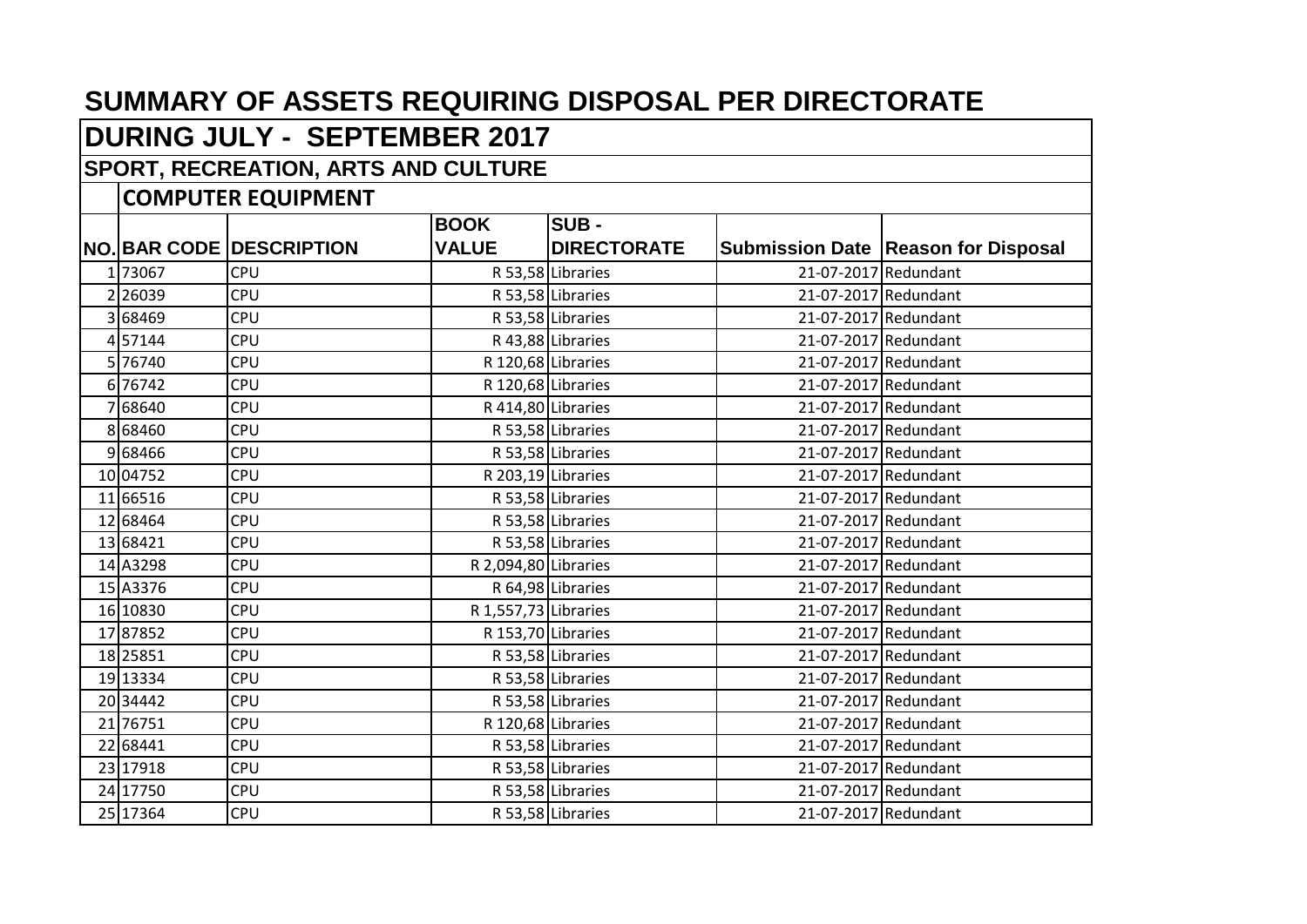| 26 17805     | <b>CPU</b> |                      | R 53,58 Libraries | 21-07-2017 Redundant |  |
|--------------|------------|----------------------|-------------------|----------------------|--|
| 27 17770     | <b>CPU</b> |                      | R 53,58 Libraries | 21-07-2017 Redundant |  |
| 28 86831     | <b>CPU</b> | R 187,04 Libraries   |                   | 21-07-2017 Redundant |  |
| 29 76758     | <b>CPU</b> | R 121,29 Libraries   |                   | 21-07-2017 Redundant |  |
| 30 44877     | <b>CPU</b> |                      | R 53,58 Libraries | 21-07-2017 Redundant |  |
| 3188787      | <b>CPU</b> | R 111,08 Libraries   |                   | 21-07-2017 Redundant |  |
| 32 25369     | <b>CPU</b> |                      | R 53,58 Libraries | 21-07-2017 Redundant |  |
| 33 83420     | <b>CPU</b> | R 173,35 Libraries   |                   | 21-07-2017 Redundant |  |
| 34 26031     | <b>CPU</b> |                      | R 53,58 Libraries | 21-07-2017 Redundant |  |
| 35 25360     | <b>CPU</b> |                      | R 53,58 Libraries | 21-07-2017 Redundant |  |
| 36 82817     | Monitor    | R 108,25 Libraries   |                   | 21-07-2017 Redundant |  |
| 37 25810     | Monitor    |                      | R 12,91 Libraries | 21-07-2017 Redundant |  |
| 38 39017     | <b>CPU</b> | R 2,861,61 Libraries |                   | 25-08-2017 Broken    |  |
| <b>TOTAL</b> |            | R 9,595,83           |                   |                      |  |

# **DURING JULY - SEPTEMBER 2017**

#### **HUMAN SETTLEMENT**

|                       |                                 | <b>BOOK</b>         | <b>SUB -</b>       | <b>SUBMISSION</b> | <b>REASON FOR</b>        |
|-----------------------|---------------------------------|---------------------|--------------------|-------------------|--------------------------|
|                       | <b>NO. BAR CODE DESCRIPTION</b> | <b>VALUE</b>        | <b>DIRECTORATE</b> | <b>IDATE</b>      | <b>DISPOSAL</b>          |
| 1 A9441               | <b>CPU</b>                      | R 1,676,06 S.D.E.A. |                    |                   | 02-08-2017 Burnt by fire |
| 2 C <sub>2173</sub>   | <b>CPU</b>                      | R 4,874,71 S.D.E.A. |                    |                   | 02-08-2017 Burnt by fire |
| 3 A9436               | Monitor                         | R 362,71 S.D.E.A.   |                    |                   | 02-08-2017 Burnt by fire |
| 4 C1757               | Monitor                         | R 1,555,21 S.D.E.A. |                    |                   | 02-08-2017 Burnt by fire |
| $5$ C <sub>2172</sub> | Monitor                         |                     | R 0,00 S.D.E.A.    |                   | 02-08-2017 Burnt by fire |
| 6B6997                | <b>CPU</b>                      | R 2,113,99 S.D.E.A. |                    |                   | 02-08-2017 Burnt by fire |
| 711249                | Monitor                         |                     | R 12,91 S.D.E.A.   |                   | 02-08-2017 Burnt by fire |
| 8 C5274               | Monitor                         | R 7,845,57 S.D.E.A. |                    |                   | 02-08-2017 Burnt by fire |
| 9 08659               | <b>CPU</b>                      |                     | R 53,58 S.D.E.A.   |                   | 02-08-2017 Burnt by fire |
| 10 C2191              | <b>CPU</b>                      | R 543,53 S.D.E.A.   |                    |                   | 02-08-2017 Burnt by fire |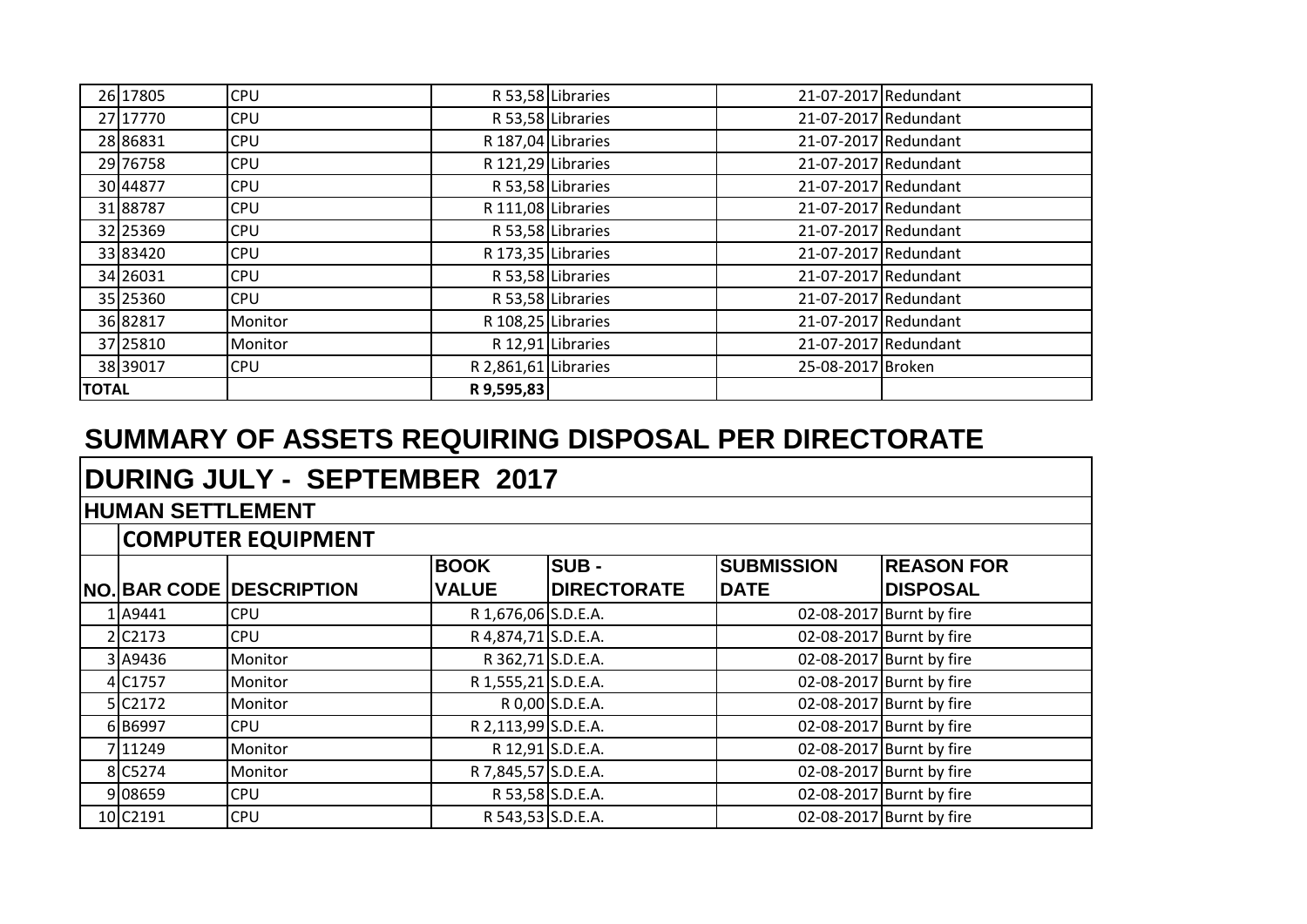| 11 C2189     | <b>I</b> Monitor | <b>D. 70 E</b> | $\sim$ $\sim$ $\sim$<br>725,5215.D.E.A. | 02-08-2017 Burnt | . .<br>by fire |
|--------------|------------------|----------------|-----------------------------------------|------------------|----------------|
| <b>TOTAL</b> |                  | R 19,763,79    |                                         |                  |                |

| SUMMARY OF ASSETS REQUIRING DISPOSAL PER DIRECTORATE  |                                 |                             |                                   |                        |                                              |  |  |  |  |
|-------------------------------------------------------|---------------------------------|-----------------------------|-----------------------------------|------------------------|----------------------------------------------|--|--|--|--|
| <b>DURING JULY - SEPTEMBER 2017</b>                   |                                 |                             |                                   |                        |                                              |  |  |  |  |
| <b>ECONOMIC, DEVELOPMENT, TOURISM AND AGRICULTURE</b> |                                 |                             |                                   |                        |                                              |  |  |  |  |
| <b>COMPUTER EQUIPMENT</b>                             |                                 |                             |                                   |                        |                                              |  |  |  |  |
|                                                       | <b>NO. BAR CODE DESCRIPTION</b> | <b>BOOK</b><br><b>VALUE</b> | <b>SUB-</b><br><b>DIRECTORATE</b> |                        | <b>Submission Date   Reason for Disposal</b> |  |  |  |  |
| 101410                                                | Monitor                         |                             | R 12,91 Kwantu Towers             |                        | 21-08-2017 Irreparable                       |  |  |  |  |
| 286800                                                | <b>CPU</b>                      |                             | R 178,49 Kwantu Towers            | 21-08-2017 Irreparable |                                              |  |  |  |  |
| 3 C <sub>2137</sub>                                   | <b>Docking Station</b>          |                             | R 0,00 Kwantu Towers              | 21-08-2017 Irreparable |                                              |  |  |  |  |
| 4 76616                                               | Laminator                       |                             | R 335,40 Kwantu Towers            |                        | 21-08-2017 Irreparable                       |  |  |  |  |
| 581445                                                | <b>Docking Station</b>          |                             | R 0,51 Kwantu Towers              |                        | 21-08-2017 Irreparable                       |  |  |  |  |
| 6 D3612                                               | <b>Docking Station</b>          |                             | R 736,04 Kwantu Towers            | 21-08-2017 Irreparable |                                              |  |  |  |  |
| 7 D3613                                               | <b>Docking Station</b>          |                             | R 736,04 Kwantu Towers            |                        | 21-08-2017 Irreparable                       |  |  |  |  |
| 8 D3614                                               | <b>Docking Station</b>          |                             | R 736,04 Kwantu Towers            |                        | 21-08-2017 Irreparable                       |  |  |  |  |
| 981935                                                | <b>Docking Station</b>          |                             | R 445,70 Kwantu Towers            |                        | 21-08-2017 Irreparable                       |  |  |  |  |
| 10 90126                                              | <b>CPU HardDrive</b>            |                             | R 127,57 Kwantu Towers            | 21-08-2017 Irreparable |                                              |  |  |  |  |
| 11 C6219                                              | <b>Docking Station</b>          |                             | R 794,52 Kwantu Towers            |                        | 21-08-2017 Irreparable                       |  |  |  |  |
| 12 D1731                                              | Monitor                         |                             | R 707,67 Kwantu Towers            |                        | 21-09-2017 Irreparable                       |  |  |  |  |
| 13 D1720                                              | <b>CPU</b>                      |                             | R 5,382,29 Kwantu Towers          | 21-09-2017 Irreparable |                                              |  |  |  |  |
| 14 A8938                                              | <b>CPU</b>                      |                             | R 105,04 Kwantu Towers            |                        | 21-09-2017 Irreparable                       |  |  |  |  |
| 15 C0901                                              | CPU                             |                             | R 4,696,41 Kwantu Towers          |                        | 21-09-2017 Irreparable                       |  |  |  |  |
| 16B9981                                               | Monitor                         |                             | R 572,78 Kwantu Towers            |                        | 21-09-2017 Irreparable                       |  |  |  |  |
| 17 D3647                                              | <b>Computer Storage Device</b>  |                             | R 2,809,21 Kwantu Towers          |                        | 21-09-2017 Irreparable                       |  |  |  |  |
| 18 C5743                                              | <b>CPU</b>                      |                             | R 5,414,45 Kwantu Towers          | 21-09-2017 Irreparable |                                              |  |  |  |  |
| <b>TOTAL</b>                                          |                                 | R 23,791,07                 |                                   |                        |                                              |  |  |  |  |
|                                                       |                                 |                             |                                   |                        |                                              |  |  |  |  |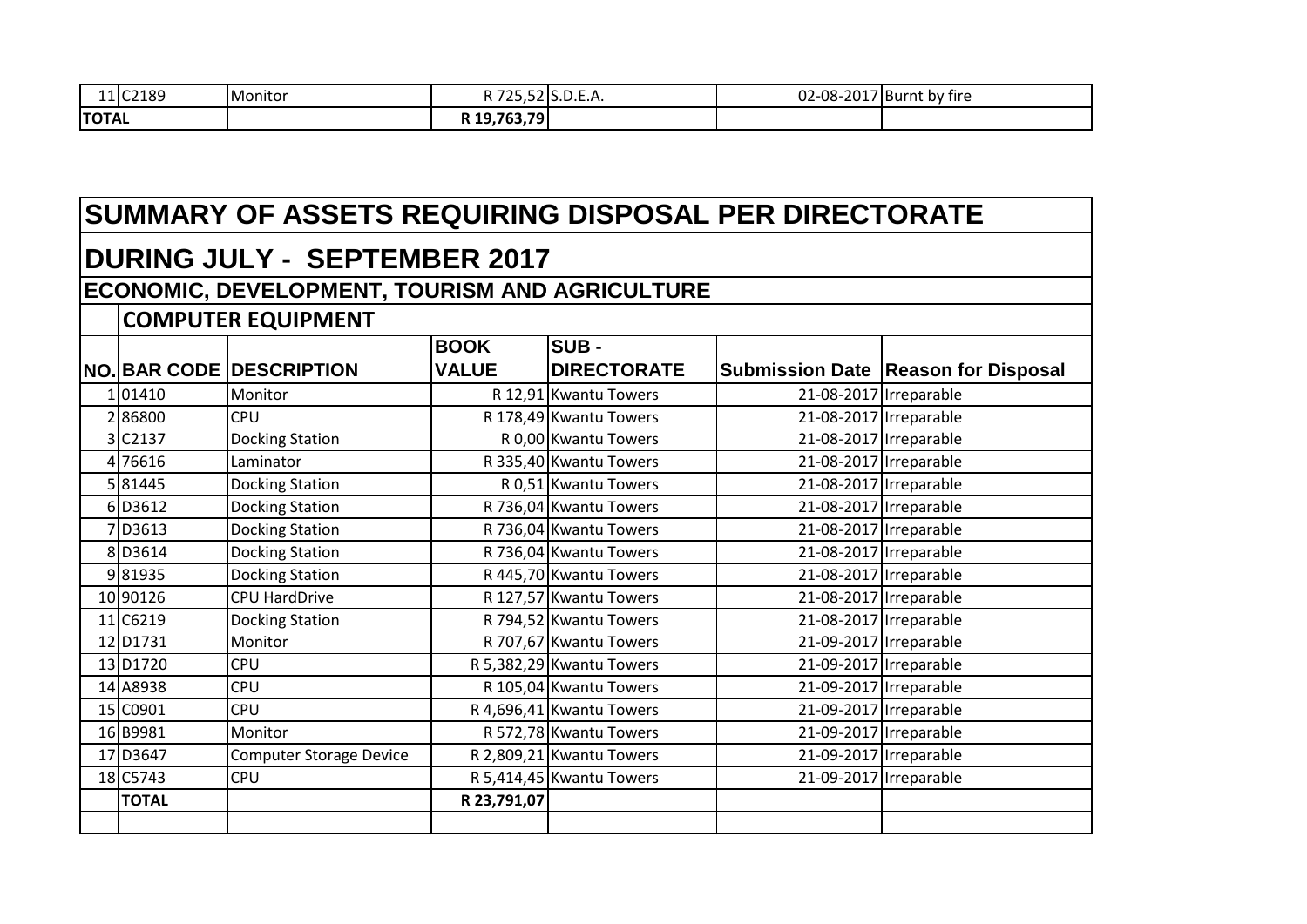| SUMMARY OF ASSETS REQUIRING DISPOSAL PER DIRECTORATE |                              |                                 |              |                    |  |                                            |  |  |  |
|------------------------------------------------------|------------------------------|---------------------------------|--------------|--------------------|--|--------------------------------------------|--|--|--|
| <b>DURING JULY - SEPTEMBER 2017</b>                  |                              |                                 |              |                    |  |                                            |  |  |  |
|                                                      | <b>SAFETY AND SECURITY</b>   |                                 |              |                    |  |                                            |  |  |  |
|                                                      |                              | <b>COMPUTER EQUIPMENT</b>       |              |                    |  |                                            |  |  |  |
|                                                      |                              |                                 | <b>BOOK</b>  | <b>SUB -</b>       |  |                                            |  |  |  |
|                                                      |                              | <b>NO. BAR CODE DESCRIPTION</b> | <b>VALUE</b> | <b>DIRECTORATE</b> |  | <b>Submission Date Reason for Disposal</b> |  |  |  |
|                                                      | 1 C3075                      | Monitor                         |              | R 0,00 Security    |  | 21-08-2017 Irreperable                     |  |  |  |
|                                                      | <b>R0,00</b><br><b>TOTAL</b> |                                 |              |                    |  |                                            |  |  |  |

# **DURING JULY - SEPTEMBER 2017**

#### **BUDGET AND TREASURY**

|              |         |                                 | <b>BOOK</b>  | <b>SUB-</b>                  |                     |                                     |  |  |  |  |
|--------------|---------|---------------------------------|--------------|------------------------------|---------------------|-------------------------------------|--|--|--|--|
|              |         | <b>NO. BAR CODE DESCRIPTION</b> | <b>VALUE</b> | <b>DIRECTORATE</b>           |                     | Submission Date Reason for Disposal |  |  |  |  |
|              | 105100  | Monitor                         |              | R 42,75 System & Fin Contr.  | 25-08-2017 Obsolete |                                     |  |  |  |  |
|              | 205097  | Monitor                         |              | R 42,75 System & Fin Contr.  | 25-08-2017 Obsolete |                                     |  |  |  |  |
|              | 3 A6157 | Monitor                         |              | R 871,93 System & Fin Contr. | 25-08-2017 Obsolete |                                     |  |  |  |  |
|              | 4 90459 | Monitor                         |              | R 42,06 System & Fin Contr.  | 25-08-2017 Obsolete |                                     |  |  |  |  |
|              | 538239  | <b>CPU</b>                      |              | R 53,58 System & Fin Contr.  | 25-08-2017 Obsolete |                                     |  |  |  |  |
|              | 684433  | <b>CPU</b>                      |              | R 160,87 System & Fin Contr. | 25-08-2017 Obsolete |                                     |  |  |  |  |
|              | 705098  | <b>CPU</b>                      |              | R 116,92 System & Fin Contr. | 25-08-2017 Obsolete |                                     |  |  |  |  |
|              | 805096  | <b>CPU</b>                      |              | R 116,92 System & Fin Contr. | 25-08-2017 Obsolete |                                     |  |  |  |  |
|              | 9 05099 | <b>CPU</b>                      |              | R 116,92 System & Fin Contr. | 25-08-2017 Obsolete |                                     |  |  |  |  |
| <b>TOTAL</b> |         |                                 | R 1,564,70   |                              |                     |                                     |  |  |  |  |
|              |         |                                 |              |                              |                     |                                     |  |  |  |  |
|              |         |                                 |              |                              |                     |                                     |  |  |  |  |
|              |         |                                 |              |                              |                     |                                     |  |  |  |  |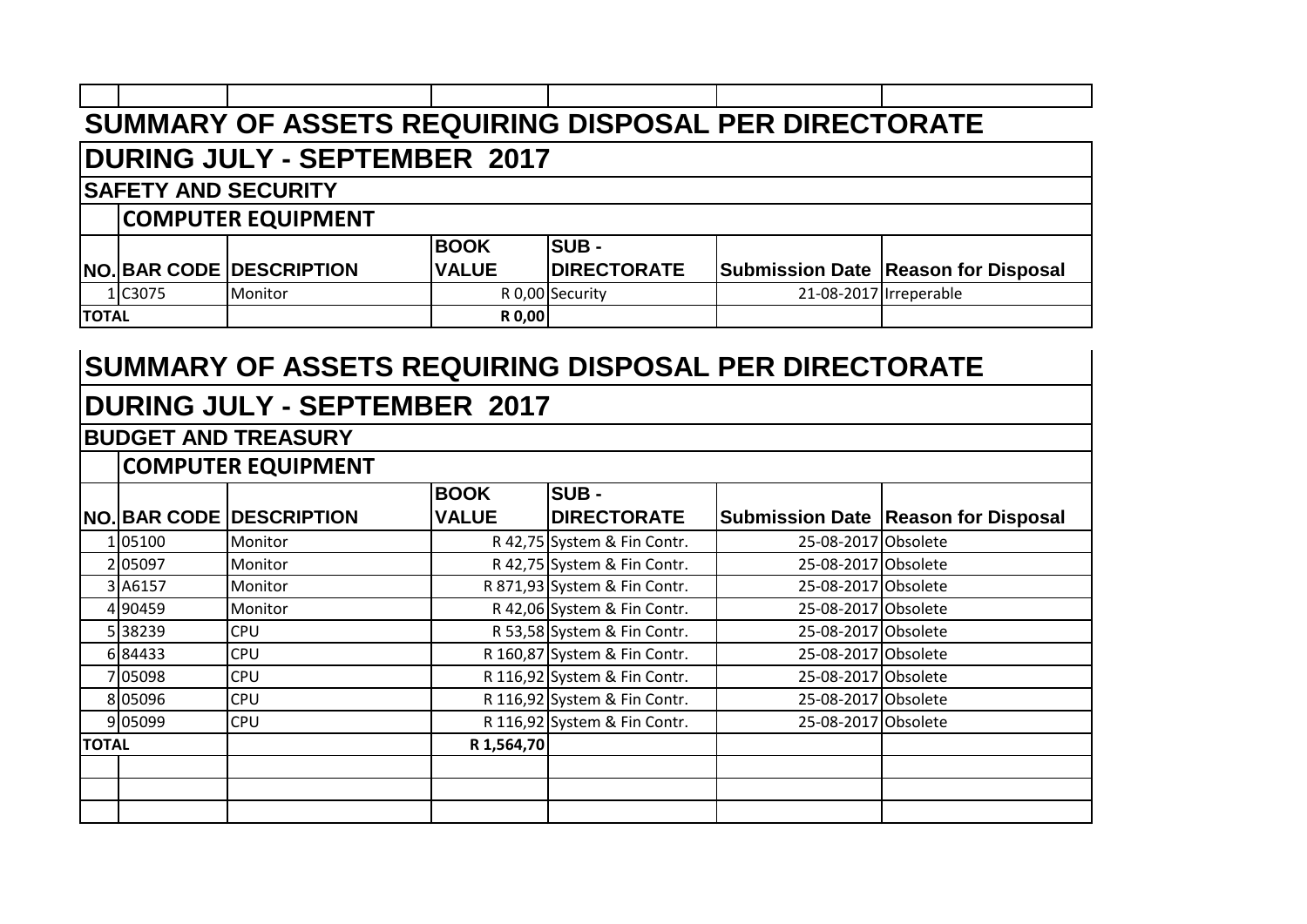# **DURING OCTOBER - DECEMBER 2017**

#### **CITY MANAGER**

| 184473                                               | <b>Computer Monitor</b>    |            | R 49,79 Internal Audit       | 28-11-2017 Broken    |  |  |  |  |  |  |
|------------------------------------------------------|----------------------------|------------|------------------------------|----------------------|--|--|--|--|--|--|
| <b>TOTAL</b>                                         |                            | R 49,79    |                              |                      |  |  |  |  |  |  |
|                                                      |                            |            |                              |                      |  |  |  |  |  |  |
| SUMMARY OF ASSETS REQUIRING DISPOSAL PER DIRECTORATE |                            |            |                              |                      |  |  |  |  |  |  |
| <b>DURING OCTOBER - DECEMBER 2017</b>                |                            |            |                              |                      |  |  |  |  |  |  |
|                                                      | <b>SAFETY AND SECURITY</b> |            |                              |                      |  |  |  |  |  |  |
|                                                      | <b>COMPUTER EQUIPMENT</b>  |            |                              |                      |  |  |  |  |  |  |
| 1 24915                                              | Machine photocopier        |            | R 1,853,80 Security services | 05-11-2017 Redundant |  |  |  |  |  |  |
| <b>TOTAL</b>                                         |                            | R 1,853,80 |                              |                      |  |  |  |  |  |  |
|                                                      |                            |            |                              |                      |  |  |  |  |  |  |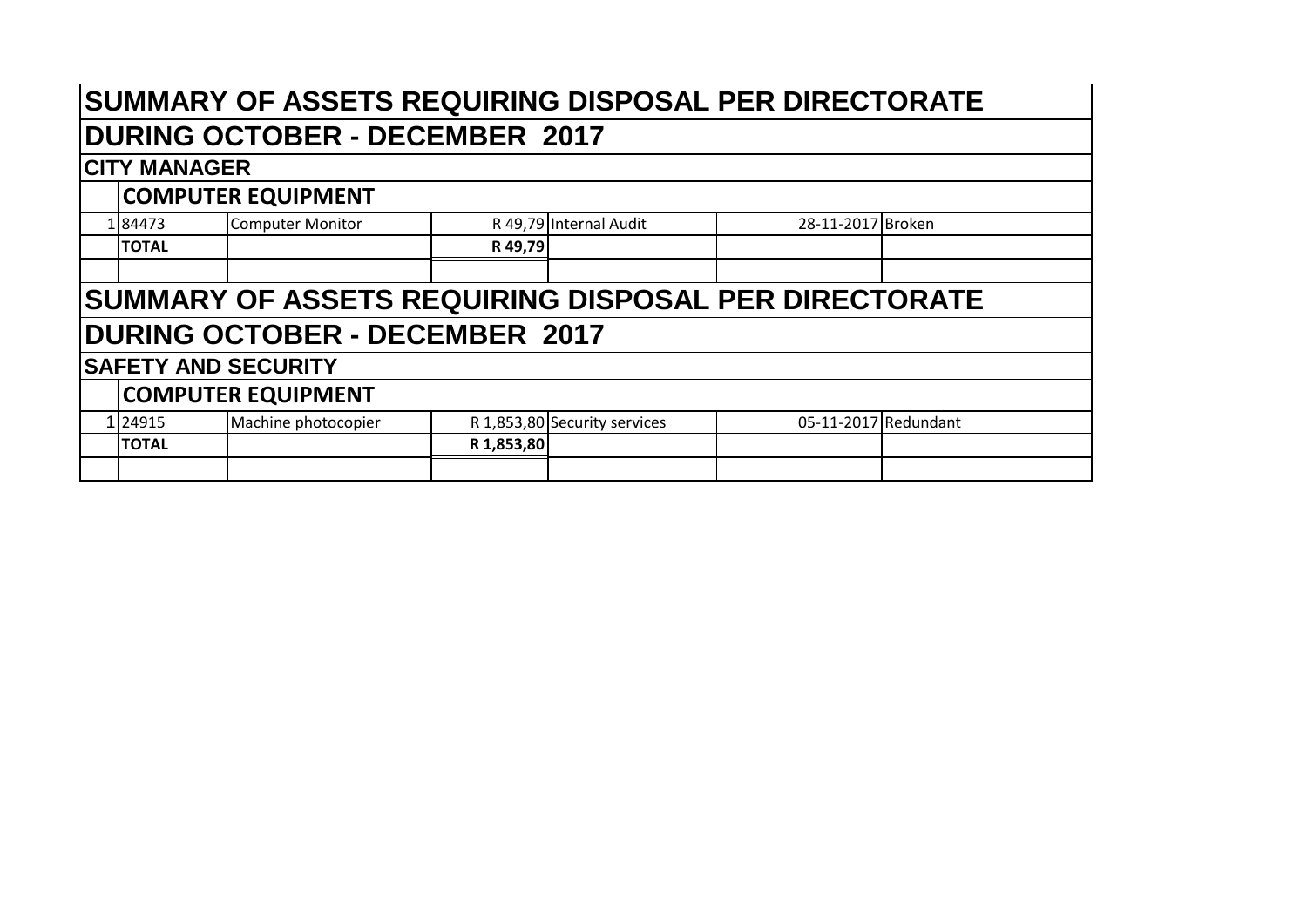## **DURING JULY - SEPTEMBER 2017**

#### **SPORT, RECREATION, ARTS AND CULTURE**

#### **PRINTERS**

|               | .       |                             |                    |                    |                        |            |
|---------------|---------|-----------------------------|--------------------|--------------------|------------------------|------------|
|               |         |                             | <b>BOOK</b>        | <b>ISUB -</b>      | Submission             | Reason for |
| <b>NUMBER</b> |         | <b>BAR CODE DESCRIPTION</b> | <b>VALUE</b>       | <b>DIRECTORATE</b> | Date                   | Disposal   |
|               | 181692  | Printer                     |                    | R 56,27 Libraries  | 21-07-2017 Irreparable |            |
|               | 251114  | Printer                     |                    | R 12,85 Libraries  | 21-07-2017 Irreparable |            |
|               | 3 25573 | Printer Combo               | R 659,22 Libraries |                    | 21-07-2017 Irreparable |            |
|               | 485402  | Machine Fascimile           | R 610,26 Libraries |                    | 25-08-2017 Broken      |            |
| <b>TOTAL</b>  |         |                             | R 1,338,60         |                    |                        |            |
|               |         |                             |                    |                    |                        |            |

## **SUMMARY OF ASSETS REQUIRING DISPOSAL PER DIRECTORATE**

## **DURING JULY - SEPTEMBER 2017**

#### **NUMBER BAR CODE DESCRIPTION BOOK VALUE SUB - DIRECTORATE Submission Date Reason for Disposal** 1 08652 Machine Fax Laser R 1,482,75 S.D.E.A. 02-08-2017 Burnt by fire 2 C5707 Fax/Copier/Printer R 723.23 S.D.E.A. 1 02-08-2017 Burnt by fire **TOTAL R 2,205,98 HUMAN SETTLEMENTS PRINTERS**

## **SUMMARY OF ASSETS REQUIRING DISPOSAL PER DIRECTORATE**

### **DURING JULY - SEPTEMBER 2017**

**ECONOMIC, DEVELOPMENT, TOURISM AND AGRICULTURE**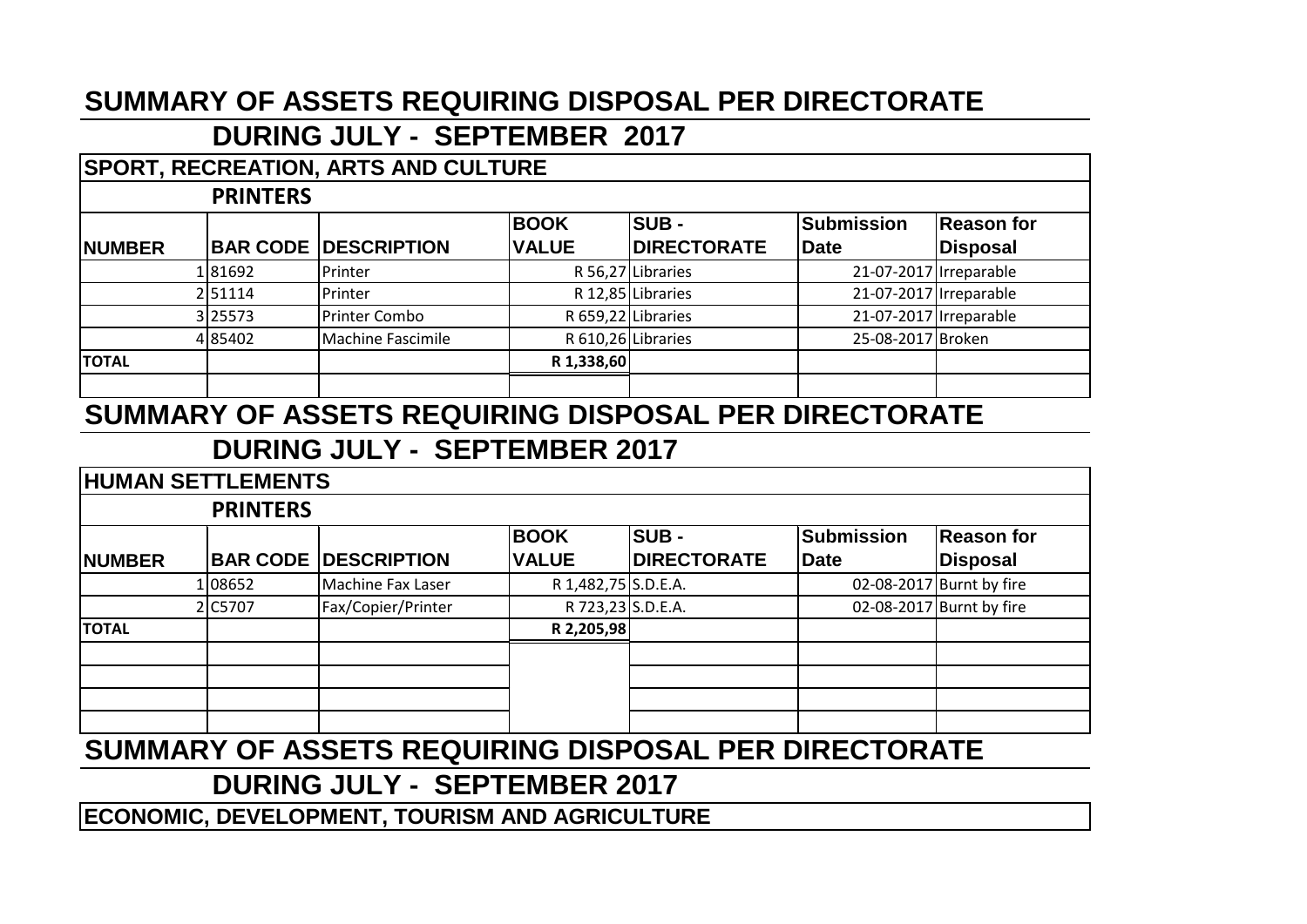|               | <b>PRINTERS</b> |                             |              |                          |                        |                        |
|---------------|-----------------|-----------------------------|--------------|--------------------------|------------------------|------------------------|
|               |                 |                             | <b>BOOK</b>  | <b>SUB-</b>              | <b>Submission</b>      | <b>Reason for</b>      |
| <b>NUMBER</b> |                 | <b>BAR CODE DESCRIPTION</b> | <b>VALUE</b> | <b>DIRECTORATE</b>       | Date                   | <b>Disposal</b>        |
|               | 1 11274         | Printer OfficeJet           |              | R 659,22 Kwantu Towers   |                        | 21-08-2017 Irreparable |
|               | 2 79215         | Printer Hp                  |              | R 25,62 Kwantu Towers    |                        | 21-08-2017 Irreparable |
|               | 3 00744         | Printer Desk Jet            |              | R 26,54 Kwantu Towers    |                        | 21-08-2017 Irreparable |
|               | 4 A3380         | Printer OfficeJet Pro       |              | R 24,45 Kwantu Towers    |                        | 21-08-2017 Irreparable |
|               | 5 01310         | Printer Hp                  |              | R 26,54 Kwantu Towers    |                        | 21-08-2017 Irreparable |
|               | 6A2916          | Printer Hp                  |              | R 80,44 Kwantu Towers    |                        | 21-08-2017 Irreparable |
|               | 7 00925         | Printer Hp                  |              | R 12,85 Kwantu Towers    |                        | 21-09-2017 Irreparable |
|               | 8 D3602         | Printer Hp                  |              | R 1,570,21 Kwantu Towers | 21-09-2017 Irreparable |                        |
|               | 986255          | Printer Hp                  |              | R 65,08 Kwantu Towers    |                        | 21-09-2017 Irreparable |
|               | 10 94333        | Printer Hp                  |              | R 44,38 Kwantu Towers    |                        | 21-09-2017 Irreparable |
|               | 11 00840        | Printer Hp                  |              | R 12,85 Kwantu Towers    |                        | 21-09-2017 Irreparable |
|               | 12 00885        | Printer Hp                  |              | R 12,85 Kwantu Towers    |                        | 21-09-2017 Irreparable |
|               | 13 13 968       | Printer Hp                  |              | R 12,85 Kwantu Towers    |                        | 21-09-2017 Irreparable |
|               | 14 00956        | Printer Hp                  |              | R 12,85 Kwantu Towers    |                        | 21-09-2017 Irreparable |
| <b>TOTAL</b>  |                 |                             | R 2,586,73   |                          |                        |                        |
|               |                 |                             |              |                          |                        |                        |

| <b>BUDGET AND TREASURY</b>                           |        |                               |                             |                                   |                                  |                        |  |  |  |  |
|------------------------------------------------------|--------|-------------------------------|-----------------------------|-----------------------------------|----------------------------------|------------------------|--|--|--|--|
| <b>PRINTERS</b>                                      |        |                               |                             |                                   |                                  |                        |  |  |  |  |
| <b>INUMBER</b>                                       |        | <b>BAR CODE   DESCRIPTION</b> | <b>BOOK</b><br><b>VALUE</b> | <b>SUB-</b><br><b>DIRECTORATE</b> | <b>Submission</b><br><b>Date</b> | Reason for<br>Disposal |  |  |  |  |
|                                                      | 192444 | Printer                       |                             | R 55,07 System & Fin Contr.       | 25-08-2017 Obsolete              |                        |  |  |  |  |
| <b>TOTAL</b>                                         |        |                               | R 55,07                     |                                   |                                  |                        |  |  |  |  |
| SUMMARY OF ASSETS REQUIRING DISPOSAL PER DIRECTORATE |        |                               |                             |                                   |                                  |                        |  |  |  |  |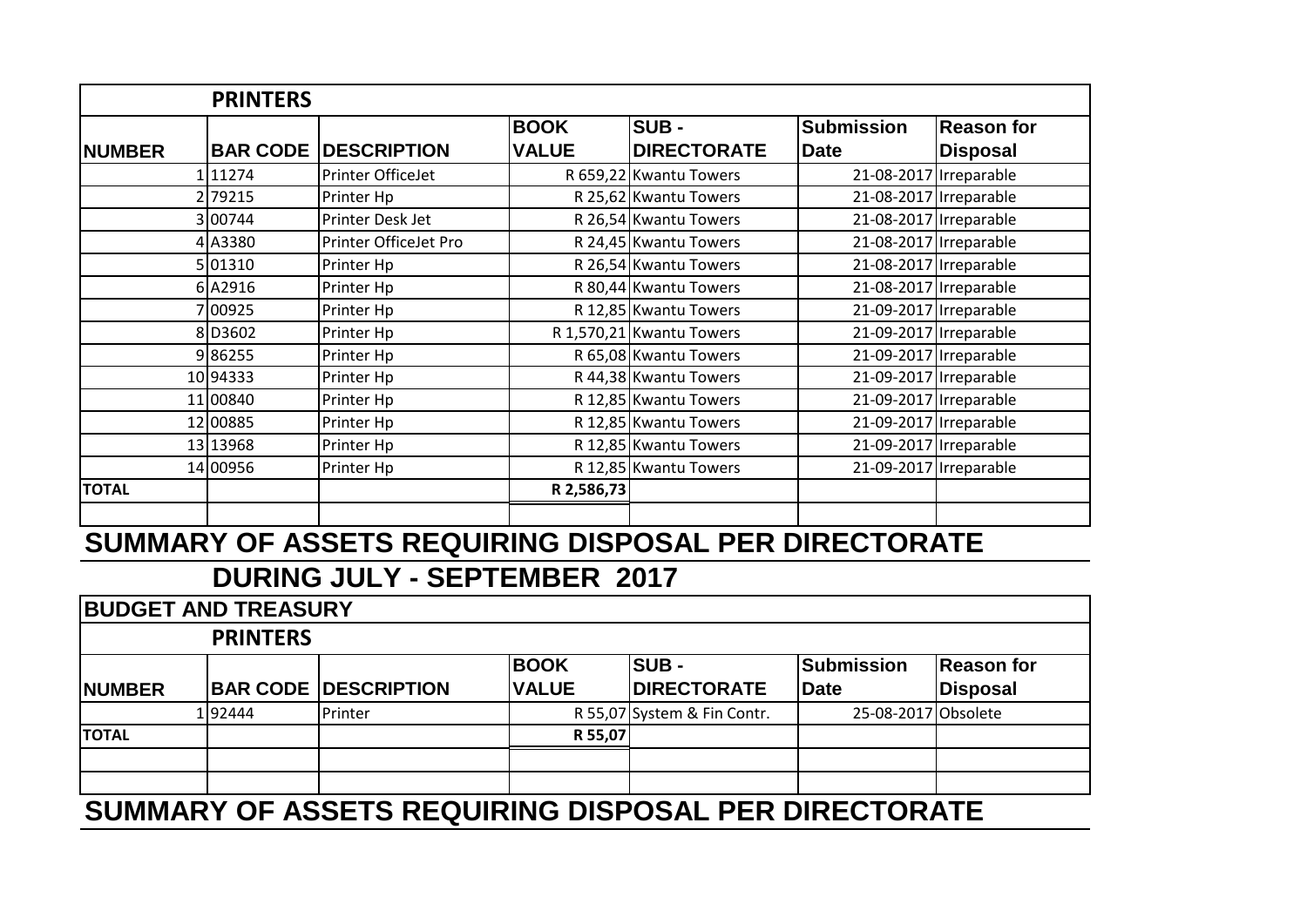|              | <b>DURING JULY - SEPTEMBER 2017</b>                   |            |            |                          |                        |  |  |  |  |  |
|--------------|-------------------------------------------------------|------------|------------|--------------------------|------------------------|--|--|--|--|--|
|              | <b>ECONOMIC, DEVELOPMENT, TOURISM AND AGRICULTURE</b> |            |            |                          |                        |  |  |  |  |  |
|              | <b>PRINTERS</b>                                       |            |            |                          |                        |  |  |  |  |  |
|              | 100925                                                | Printer Hp |            | R 12,85 Kwantu Towers    | 21-09-2017 Irreparable |  |  |  |  |  |
|              | 2D3602                                                | Printer Hp |            | R 1,570,21 Kwantu Towers | 21-09-2017 Irreparable |  |  |  |  |  |
|              | 386255                                                | Printer Hp |            | R 65,08 Kwantu Towers    | 21-09-2017 Irreparable |  |  |  |  |  |
|              | 494333                                                | Printer Hp |            | R 44,38 Kwantu Towers    | 21-09-2017 Irreparable |  |  |  |  |  |
|              | 5 00840                                               | Printer Hp |            | R 12,85 Kwantu Towers    | 21-09-2017 Irreparable |  |  |  |  |  |
|              | 6 00885                                               | Printer Hp |            | R 12,85 Kwantu Towers    | 21-09-2017 Irreparable |  |  |  |  |  |
|              | 713968                                                | Printer Hp |            | R 12,85 Kwantu Towers    | 21-09-2017 Irreparable |  |  |  |  |  |
|              | 8 00956                                               | Printer Hp |            | R 12,85 Kwantu Towers    | 21-09-2017 Irreparable |  |  |  |  |  |
| <b>TOTAL</b> |                                                       |            | R 1,743,92 |                          |                        |  |  |  |  |  |
|              |                                                       |            |            |                          |                        |  |  |  |  |  |
|              |                                                       |            |            |                          |                        |  |  |  |  |  |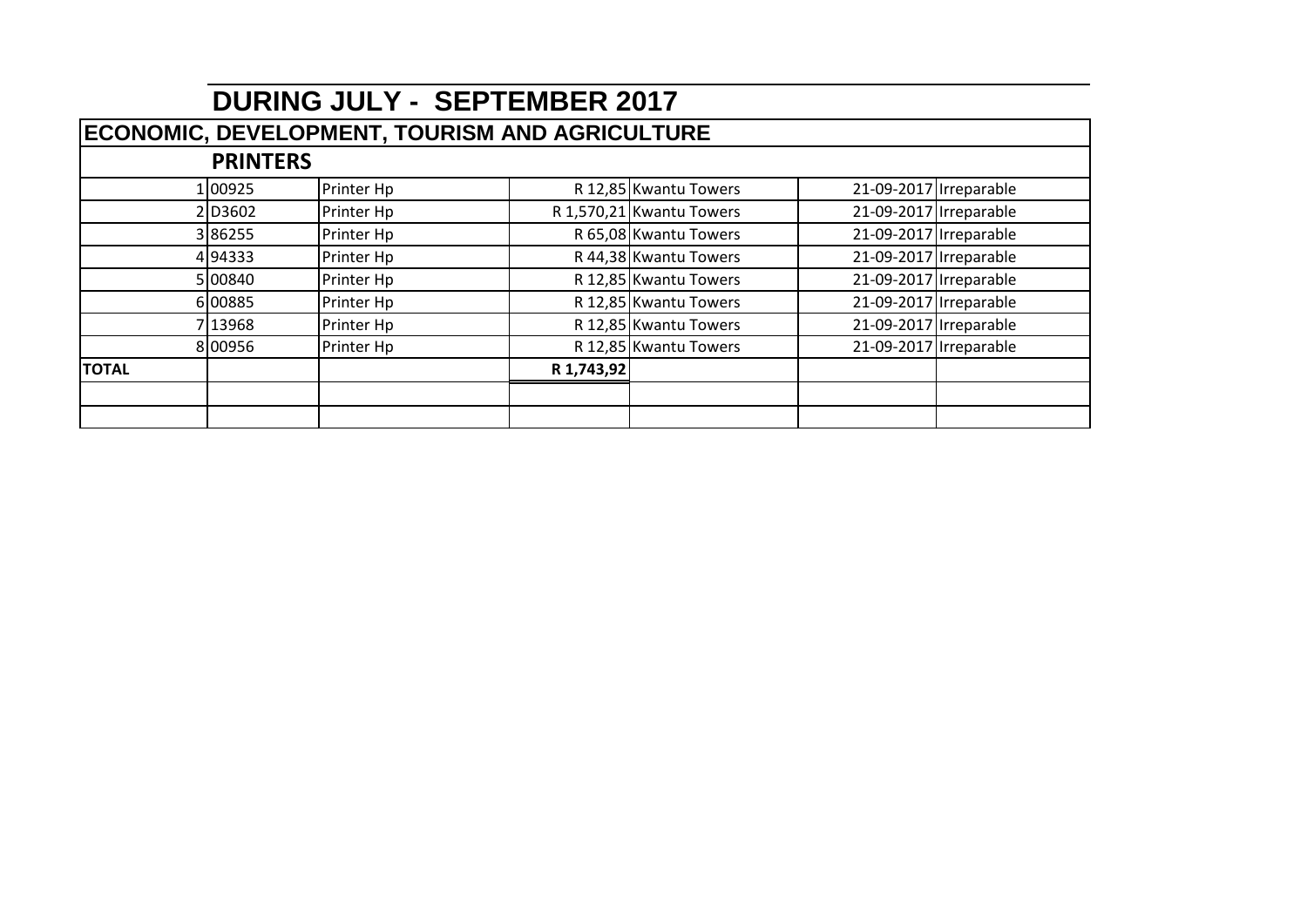## **DURING OCTOBER - NOVEMBER 2017**

| <b>CITY MANAGER</b>  |                 |                    |                   |                        |                   |                                                 |  |  |  |  |
|----------------------|-----------------|--------------------|-------------------|------------------------|-------------------|-------------------------------------------------|--|--|--|--|
|                      | <b>PRINTERS</b> |                    |                   |                        |                   |                                                 |  |  |  |  |
| <b>BAR</b><br>ISUB - |                 |                    |                   |                        |                   |                                                 |  |  |  |  |
| <b>NUMBER CODE</b>   |                 | <b>DESCRIPTION</b> | <b>BOOK VALUE</b> |                        |                   | DIRECTORATE Submission Date Reason for Disposal |  |  |  |  |
|                      | 1   99239       | Minolta Printer    |                   | R 49,74 Internal Audit | 28-11-2017 Broken |                                                 |  |  |  |  |
|                      | 238176          | Printer Hp         |                   | R 12,85 Internal Audit | 28-11-2017 Broken |                                                 |  |  |  |  |
|                      | 3 66049         | Printer Hp         |                   | R 12,85 Internal Audit | 28-11-2017 Broken |                                                 |  |  |  |  |
|                      | 4 66071         | Printer Hp         |                   | R 12,85 Internal Audit | 28-11-2017 Broken |                                                 |  |  |  |  |
| <b>TOTAL</b>         |                 |                    | R 88,29           |                        |                   |                                                 |  |  |  |  |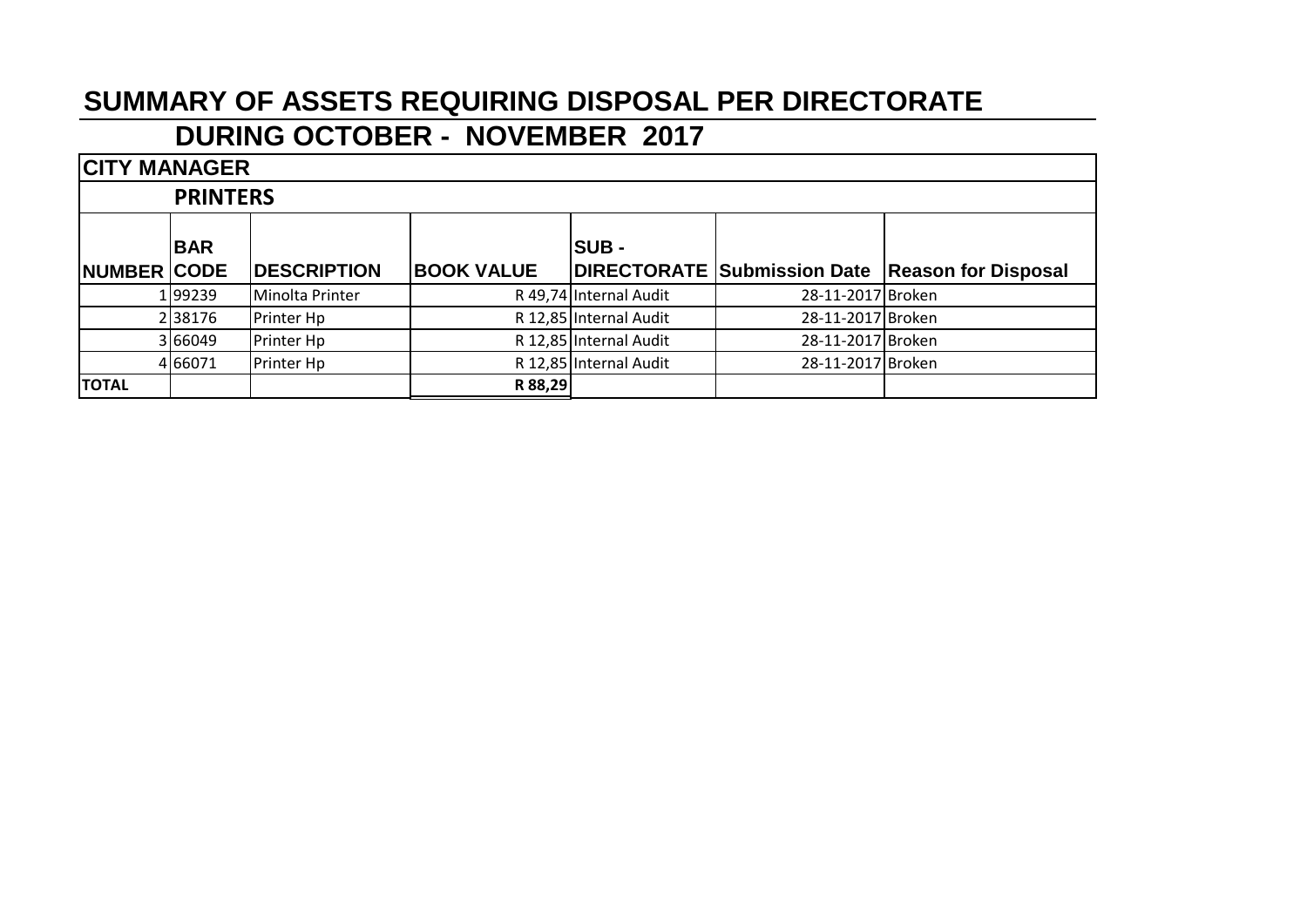## **DURING OCTOBER - DECEMBER 2017**

|           | <b>SAFETY AND SECURITY</b>    |                              |                   |                                                         |                                  |                                      |  |  |  |  |
|-----------|-------------------------------|------------------------------|-------------------|---------------------------------------------------------|----------------------------------|--------------------------------------|--|--|--|--|
|           | <b>FURNITURE AND FITTINGS</b> |                              |                   |                                                         |                                  |                                      |  |  |  |  |
| <b>NO</b> | <b>BAR</b><br><b>CODE</b>     | <b>DESCRIPTION</b>           | <b>BOOK VALUE</b> | $\overline{\textsf{SUB}}$ -<br><b>DIRECTORAT</b><br>lE. | <b>Submission</b><br><b>Date</b> | <b>Reason for</b><br><b>Disposal</b> |  |  |  |  |
|           | 1 73864                       | Chair mid back swivel & till |                   |                                                         |                                  | 05-11-2017 Redundant                 |  |  |  |  |
|           | 2 27436                       | Chair mid back               |                   | R 0,00 Security services<br>R 74,91 Security services   |                                  | 05-11-2017 Redundant                 |  |  |  |  |
|           | 327430                        | Chair mid back               |                   | R 74,91 Security services                               |                                  | 05-11-2017 Redundant                 |  |  |  |  |
|           | 4 24913                       | Chair mid back swivel & till |                   | R 88,08 Security services                               |                                  | 05-11-2017 Redundant                 |  |  |  |  |
|           | 5 74600                       | Chair mid back swivel & till |                   | R 0,00 Security services                                |                                  | 05-11-2017 Redundant                 |  |  |  |  |
|           | 645995                        | Chair mid back               |                   | R 74,91 Security services                               |                                  | 05-11-2017 Redundant                 |  |  |  |  |
|           | 7 26886                       | Chair mid back swivel & till |                   | R 74,34 Security services                               |                                  | 05-11-2017 Redundant                 |  |  |  |  |
|           | 8 74625                       | Chair mid back               |                   | R 0,00 Security services                                |                                  | 05-11-2017 Redundant                 |  |  |  |  |
|           | 9 74642                       | Chair mid back               |                   | R 0,00 Security services                                |                                  | 05-11-2017 Redundant                 |  |  |  |  |
|           | 10 74619                      | Chair mid back               |                   | R 0,00 Security services                                |                                  | 05-11-2017 Redundant                 |  |  |  |  |
|           | 11 27437                      | Chair Typist                 |                   | R 53,12 Security services                               |                                  | 05-11-2017 Redundant                 |  |  |  |  |
|           | 12 74617                      | Chair mid back               |                   | R 0,00 Security services                                |                                  | 05-11-2017 Redundant                 |  |  |  |  |
|           | 13 46858                      | Chair mid backl              |                   | R 74,91 Security services                               |                                  | 05-11-2017 Redundant                 |  |  |  |  |
|           | 14 27431                      | Chair mid back               |                   | R 61,92 Security services                               |                                  | 05-11-2017 Redundant                 |  |  |  |  |
|           | 15 74629                      | Chair mid back swivel & till |                   | R 0,00 Security services                                |                                  | 05-11-2017 Redundant                 |  |  |  |  |
|           | 16 80095                      | Chair mid back swivel & till |                   | R 1,084,45 Security services                            |                                  | 05-11-2017 Redundant                 |  |  |  |  |
|           | 17 93443                      | Desk Link                    |                   | R 182,47 Security services                              |                                  | 05-11-2017 Redundant                 |  |  |  |  |
|           | 18 24988                      | Desk single pedestal         |                   | R 1,557,73 Security services                            |                                  | 05-11-2017 Redundant                 |  |  |  |  |
|           | 19 74570                      | Cooler water                 |                   | R 0,00 Security services                                |                                  | 05-11-2017 Redundant                 |  |  |  |  |
|           | 20 74620                      | Chair mid back swivel & tilt |                   | R 0,00 Security services                                |                                  | 05-11-2017 Redundant                 |  |  |  |  |
|           | 21 74580                      | Chair mid back swivel & tilt |                   | R 0,00 Security services                                |                                  | 05-11-2017 Redundant                 |  |  |  |  |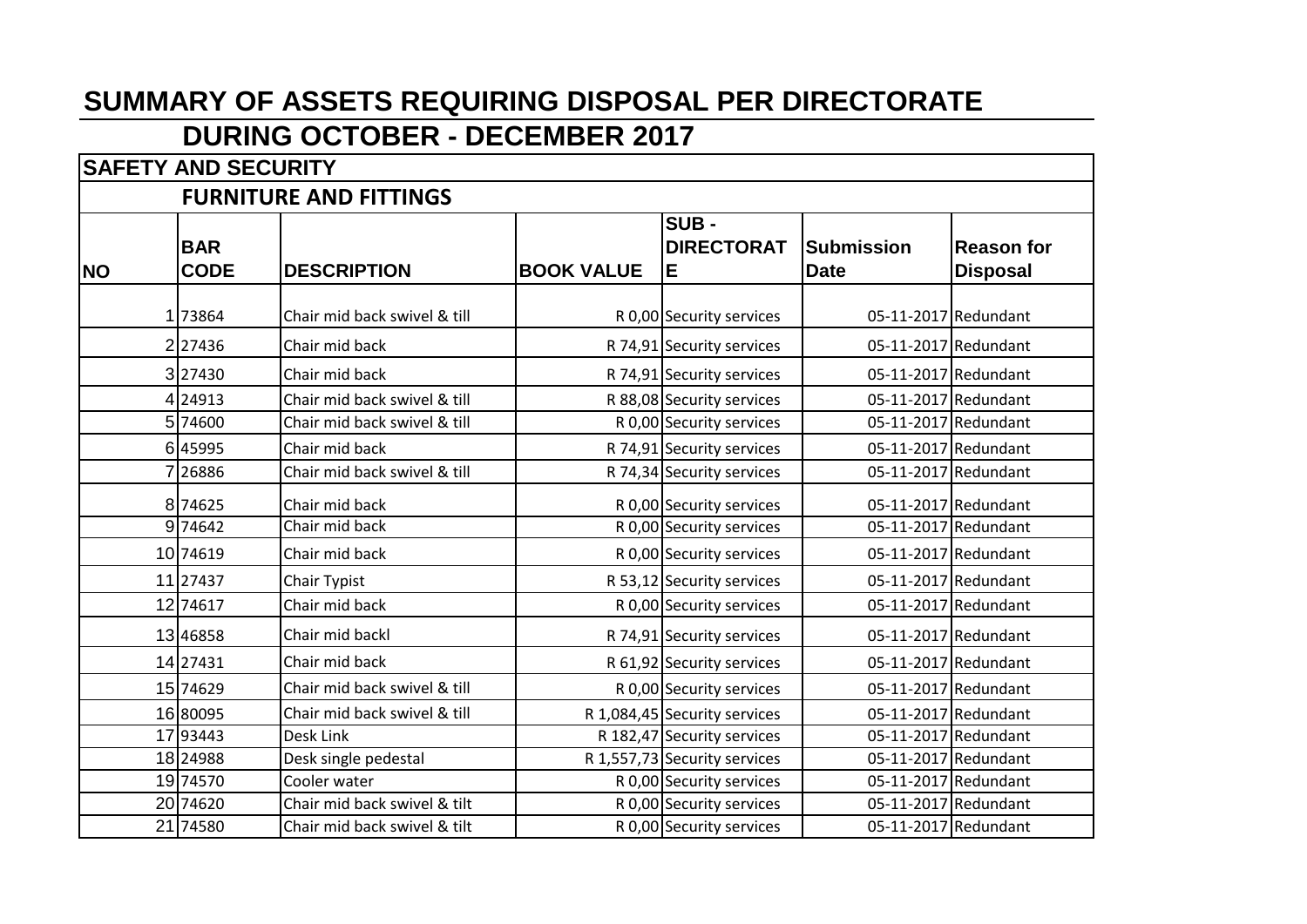|              | 22 34719 | Chair mid back                 |            | R 61,92 Security services  | 05-11-2017 Redundant |  |
|--------------|----------|--------------------------------|------------|----------------------------|----------------------|--|
|              | 23 46859 | Chair mid back                 |            | R 74,91 Security services  | 05-11-2017 Redundant |  |
|              | 24 74590 | Chair mid back leather         |            | R 0,00 Security services   | 05-11-2017 Redundant |  |
|              | 25 03872 | Chair mid back swivel & tilt   |            | R 89,96 Security services  | 05-11-2017 Redundant |  |
|              | 26 03857 | Chair mid back swivel & tilt   |            | R 89,96 Security services  | 05-11-2017 Redundant |  |
|              | 27 03890 | Cooler water                   |            | R 56,42 Security services  | 05-11-2017 Redundant |  |
|              | 28 74627 | Chair mid back                 |            | R 0,00 Security services   | 05-11-2017 Redundant |  |
|              | 29 74622 | Chair mid back                 |            | R 0,00 Security services   | 05-11-2017 Redundant |  |
|              | 30 19106 | Chair mid back Swivel & tilt   |            | R 72,77 Security services  | 05-11-2017 Redundant |  |
|              | 31 74582 | Cupboard stationery steel      |            | R 0,00 Security services   | 05-11-2017 Redundant |  |
|              | 32 74644 | Cabinet filling steel 4 Drawer |            | R 0,00 Security services   | 05-11-2017 Redundant |  |
|              | 33 08241 | Desk single pedestal           |            | R 155,73 Security services | 05-11-2017 Redundant |  |
|              | 34 26812 | Chair high back swivel & tilt  |            | R 74,34 Security services  | 05-11-2017 Redundant |  |
|              | 35 06269 | Desk single pedestal           |            | R 155,73 Security services | 05-11-2017 Redundant |  |
| <b>TOTAL</b> |          |                                | R 4,233,49 |                            |                      |  |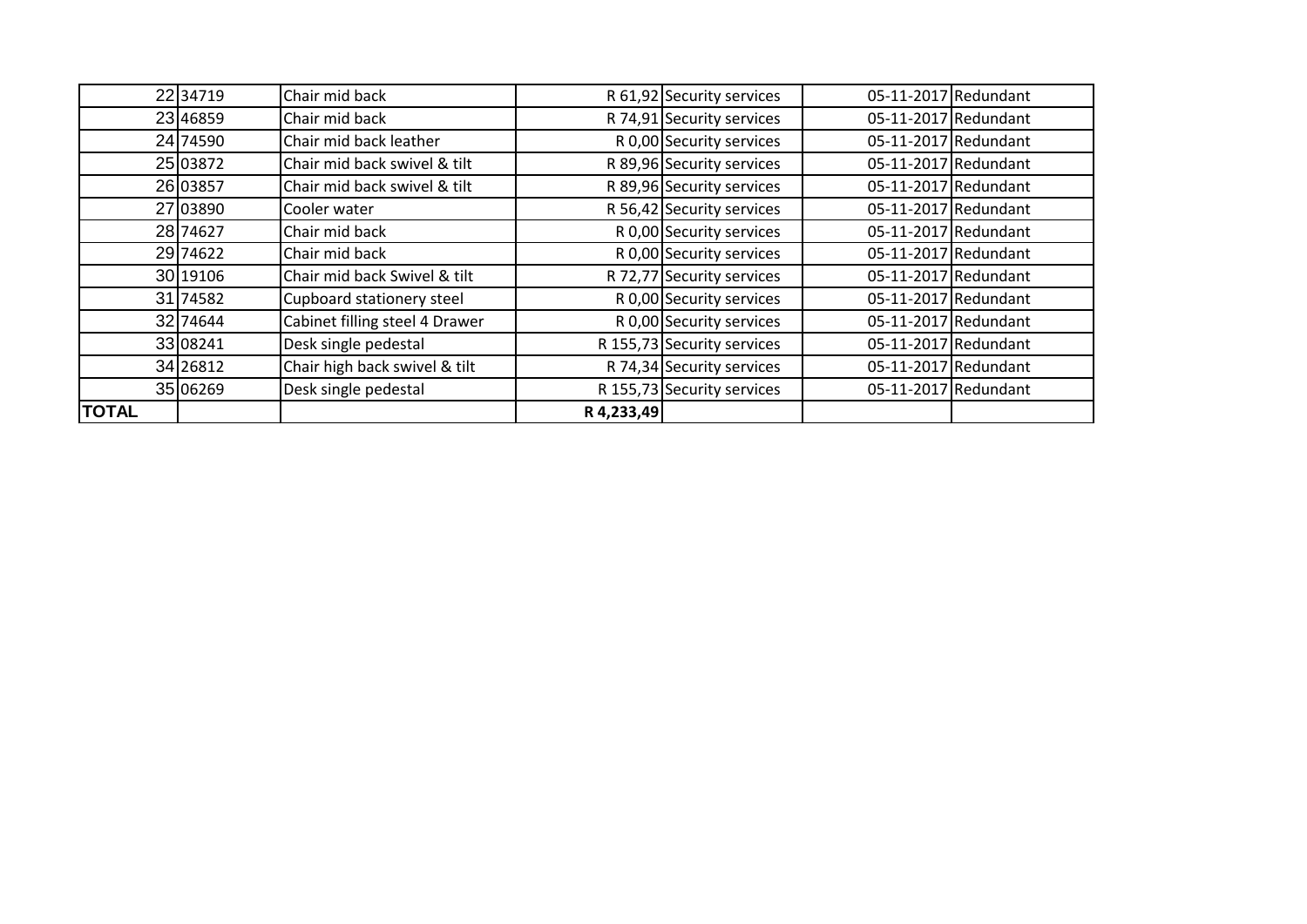#### **DURING JULY - SEPTEMBER 2017**

#### **SPORT, RECREATION, ARTS AND CULTURE**

#### **SCANNERS**

| <b>INUMBER</b> | <b>BAR CODE</b> | <b>DESCRIPTION</b> | <b>BOOK</b><br><b>VALUE</b> | <b>SUB-</b><br><b>DIRECTORATE</b> | Submission<br><b>Date</b> | Reason for<br>Disposal |
|----------------|-----------------|--------------------|-----------------------------|-----------------------------------|---------------------------|------------------------|
|                | 1 25855         | Computer Scanner   |                             | R 7,45 Libraries                  | 21-07-2017 Irreparable    |                        |
| <b>TOTAL</b>   |                 |                    | R 7,45                      |                                   |                           |                        |
|                |                 |                    |                             |                                   |                           |                        |
|                |                 |                    |                             |                                   |                           |                        |
|                |                 |                    |                             |                                   |                           |                        |

#### **SUMMARY OF ASSETS REQUIRING DISPOSAL PER DIRECTORATE**

| ECONOMIC, DEVELOPMENT, TOURISM AND AGRICULTURE |         |                        |             |                           |                        |  |  |  |  |
|------------------------------------------------|---------|------------------------|-------------|---------------------------|------------------------|--|--|--|--|
|                                                | 1 71604 | <b>Fujitsu Scanner</b> |             | R 7,45 Kwantu Towers      | 21-09-2017 Irreparable |  |  |  |  |
|                                                | 2D3601  | <b>Fujitsu Scanner</b> |             | R 14,107,37 Kwantu Towers | 21-09-2017 Irreparable |  |  |  |  |
| <b>TOTAL</b>                                   |         |                        | R 14,114,82 |                           |                        |  |  |  |  |
|                                                |         |                        |             |                           |                        |  |  |  |  |
|                                                |         |                        |             |                           |                        |  |  |  |  |
|                                                |         |                        |             |                           |                        |  |  |  |  |
|                                                |         |                        |             |                           |                        |  |  |  |  |
|                                                |         |                        |             |                           |                        |  |  |  |  |
|                                                |         |                        |             |                           |                        |  |  |  |  |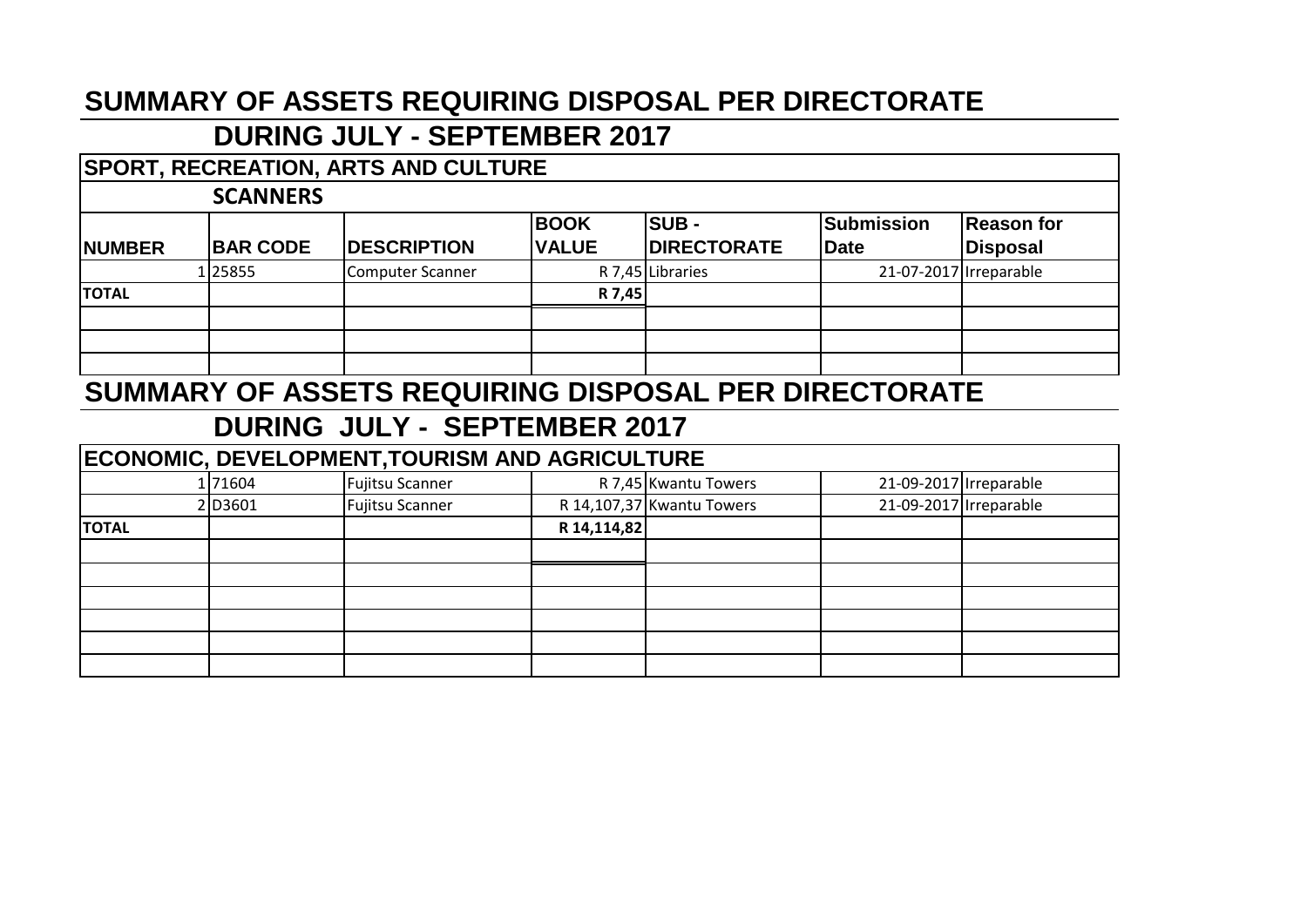#### **DURING JULY - SEPTEMBER 2017**

#### **NUMBER BAR CODE DESCRIPTION BOOK VALUE SUB - DIRECTORATE Submission Date Reason for Disposal** 1 73272 Laptop R 74,64 Financial Support 18-08-2017 Irreparable 2 A5515 Laptop R 239,69 Financial Support 18-08-2017 Irreparable 3 B9807 Laptop R 5,229,75 Financial Support 18-08-2017 Irreparable 4 17311 Laptop R 74,64 Financial Support 18-08-2017 Irreparable **TOTAL R 5,618,72 BUDGET AND TREASURY LAPTOPS**

## **SUMMARY OF ASSETS REQUIRING DISPOSAL PER DIRECTORATE**

## **DURING JULY - SEPTEMBER 2017**

#### **ECONOMIC, DEVELOPMENT,TOURISM AND AGRICULTURE**

#### **LAPTOPS**

|               |         |                             | <b>BOOK</b>  | SUB-                   | <b>Submission</b>      |                            |
|---------------|---------|-----------------------------|--------------|------------------------|------------------------|----------------------------|
| <b>NUMBER</b> |         | <b>BAR CODE DESCRIPTION</b> | <b>VALUE</b> | <b>DIRECTORATE</b>     | Date                   | <b>Reason for Disposal</b> |
|               | 181936  | Laptop Hp                   |              | R 309,27 Kwantu Towers |                        | 21-08-2017 Irreparable     |
|               | 2A7778  | Laptop Elite Book           |              | R 380,72 Kwantu Towers |                        | 21-08-2017 Irreparable     |
|               | 390289  | Laptop Drive Guard          |              | R 477,59 Kwantu Towers |                        | 21-08-2017 Irreparable     |
|               | 4A2915  | Laptop Drive Guard          |              | R 216,07 Kwantu Towers |                        | 21-08-2017 Irreparable     |
|               | 5 75144 | Laptop Drive Guard          |              | R 102,85 Kwantu Towers |                        | 21-08-2017 Irreparable     |
|               | 600842  | Laptop Think Pad            |              | R 303,60 Kwantu Towers |                        | 21-08-2017 Irreparable     |
|               | 779216  | Laptop Hp                   |              | R 248,14 Kwantu Towers |                        | 21-09-2017 Irreparable     |
|               | 8 76770 | Laptop                      |              | R 341,31 Kwantu Towers |                        | 21-09-2017 Irreparable     |
|               | 9A7779  | Laptop                      |              | R 239,77 Kwantu Towers | 21-09-2017 Irreparable |                            |
| <b>TOTAL</b>  |         |                             | R 2,619,32   |                        |                        |                            |
|               |         |                             |              |                        |                        |                            |